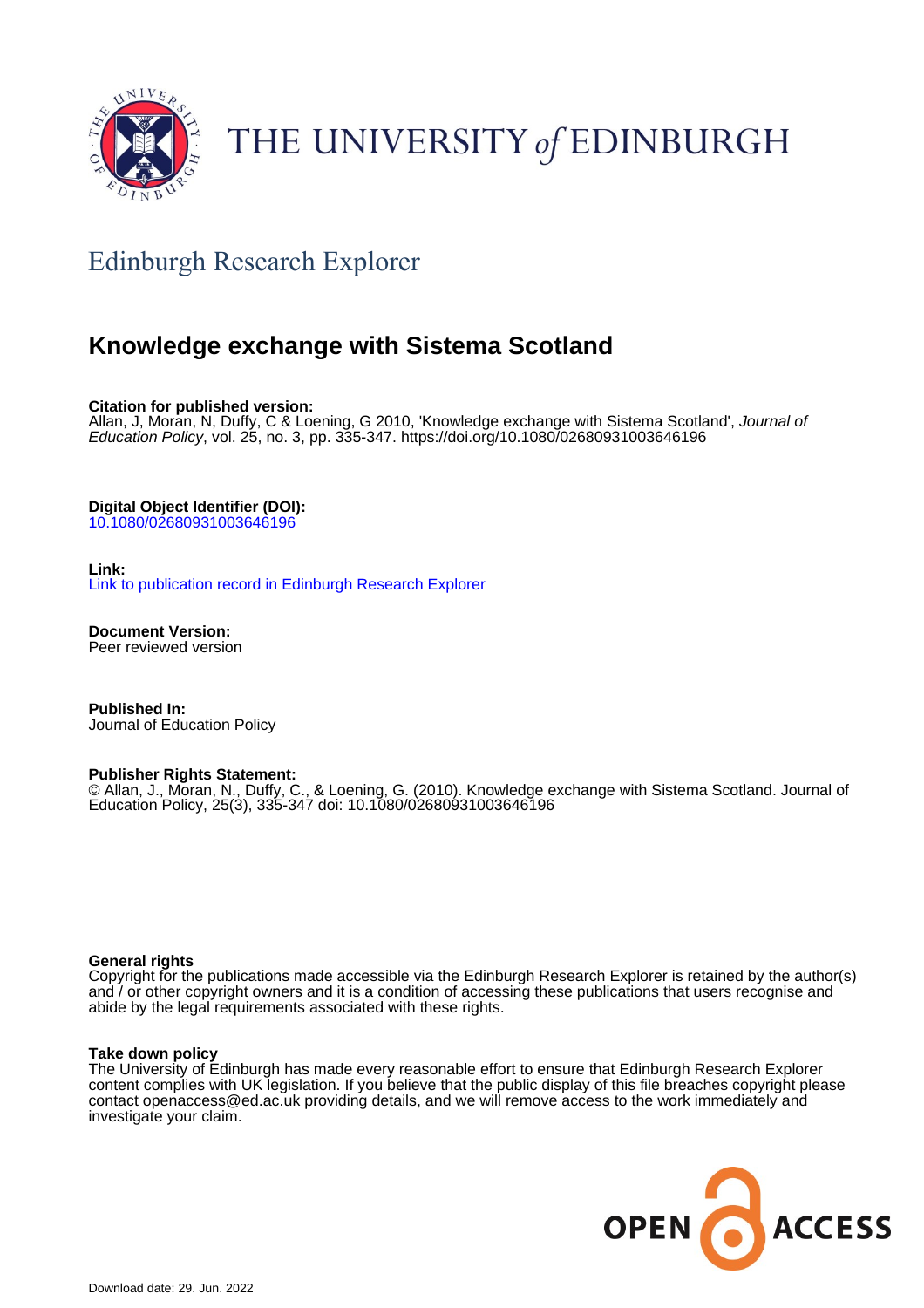© Allan, J., Moran, N., Duffy, C., & Loening, G. (2010). Knowledge exchange with Sistema Scotland. *Journal of Education Policy*, 25(3), 335-347 doi: 10.1080/02680931003646196

#### **Knowledge exchange with Sistema Scotland**

#### **Introduction**

Knowledge transfer and knowledge exchange within higher education have become increasingly important as governments seek to maximise the benefits produced by university researchers and ensure that these are made available to the business, industry, service and public sectors. It is seen as vital for efficient and effective working and as a civic responsibility: 'if we fail to restructure the way we create use and communicate knowledge we commit an injustice to the populations we serve' [\(www.theknowledgexchange.co.uk\)](http://www.theknowledgexchange.co.uk/). For the UK Economic and Social Research Council, knowledge exchange is 'about starting a conversation' and has, as its essence, dialogue and reciprocity

[\(www.esrc.ac.uk/ESRCInfoCentre/Support/knowledge\\_transfer/index.aspx\)](http://www.esrc.ac.uk/ESRCInfoCentre/Support/knowledge_transfer/index.aspx). This paper reports on a knowledge exchange project, funded by the Scottish Funding Council and with the aim of improving the 'two-way flow of people and ideas between the research environment and wider economy, thereby contributing to national prosperity, the quality of life of citizens, and cultural enrichment of our society' (Scottish Funding Council, n.d). The project was undertaken by a group of researchers from three higher education institutions with a combined knowledge of education, music and psychology which has guided their knowledge exchange activities with the project partner and among themselves. The project partner was Sistema Scotland, a charity which is attempting to implement a major programme of social change, originating in Venezuela, within a disadvantaged area of Scotland, and therefore a highly appropriate focus for knowledge exchange. The paper outlines the development of Sistema Scotland and the programme, El Sistema, on which it is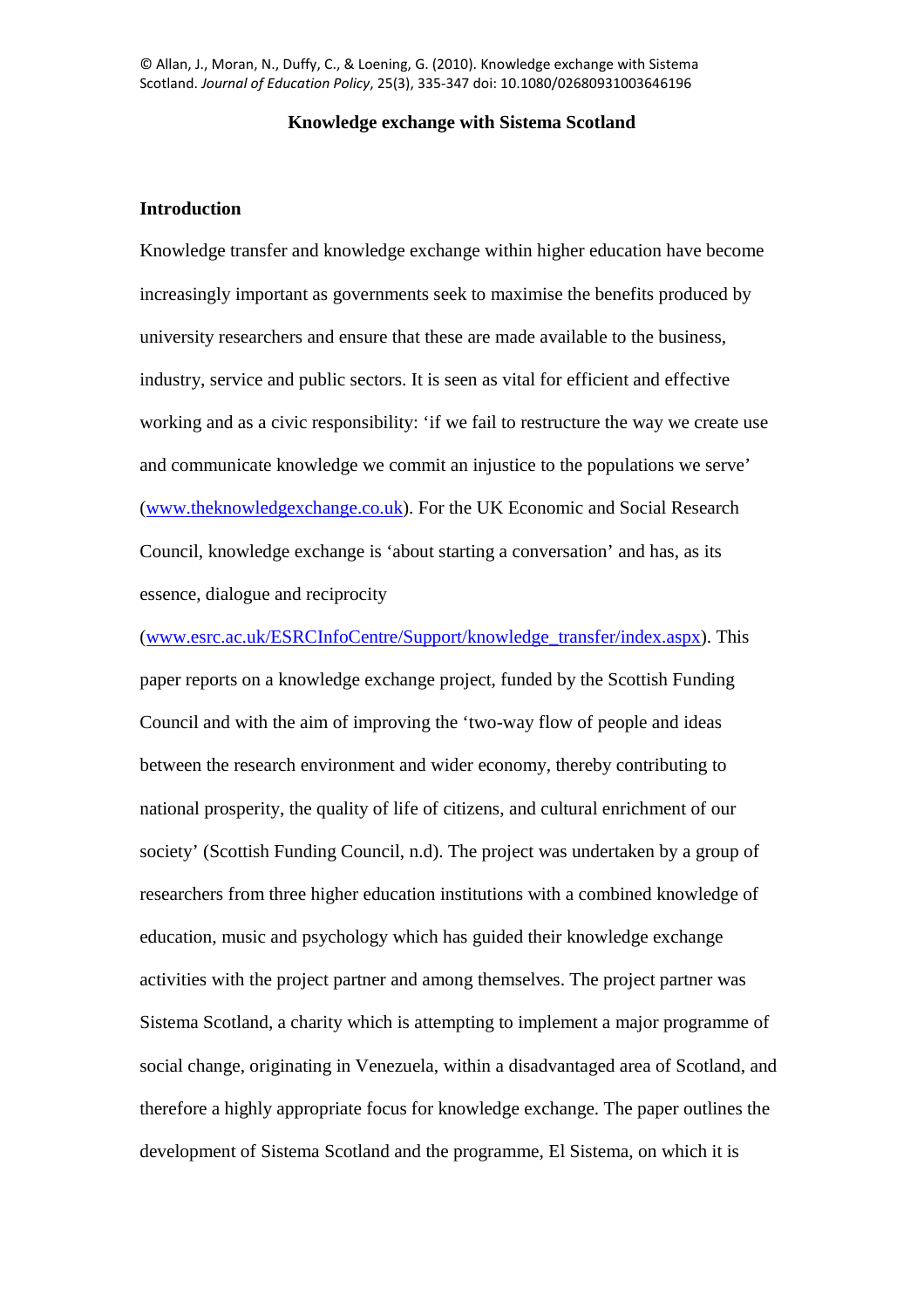based. It details the knowledge exchange activities undertaken, which used Derrida's (1993) notion of *aporia* to try to engage Sistema Scotland with different perspectives and understandings, and a practical method for conducting meetings based on Open Space Technology. The various 'encounters' with children, service providers and stakeholders are reported and this is followed by a critique of the processes of knowledge exchange which were both permitted and prohibited. The paper ends with a discussion of the conditions that are necessary for knowledge exchange to be successful.

#### **Sistema Scotland: From Caracas to the Raploch**

El Sistema (which translates as 'The System') has achieved a very high profile because of its innovative aims of achieving social equality for young Venezeulans from disadvantaged backgrounds through the agency of orchestral training and has been successfully implemented across the country for the past 30 years, with 180 orchestral centres serving 350,000 children in Venezuela. El Sistema was founded in 1975 under the directorship of maestro Jose Antonio Abreu and has produced scores of world-class players, including the recently appointed Music Director of the Los Angeles Philharmonic, Gustavo Dudamel, aged 28. Maestro Abreu's vision is spiritual, seeing music as having the potential to touch humans and 'to generate values that profoundly transform the spirit of the child who values the orchestra' (Maestro Abreu, [http://www.fanfaire.com/Dudamel/abreu.html\)](http://www.fanfaire.com/Dudamel/abreu.html). He also sees being in an orchestra as an act of community and belonging. The El Sistema approach is highly structured and disciplined, combining methods derived from the Suzuki and Kodály systems of music education with a great deal of singing, and with an emphasis on playing together. It also integrates Venezuelan folk music and the work of Latin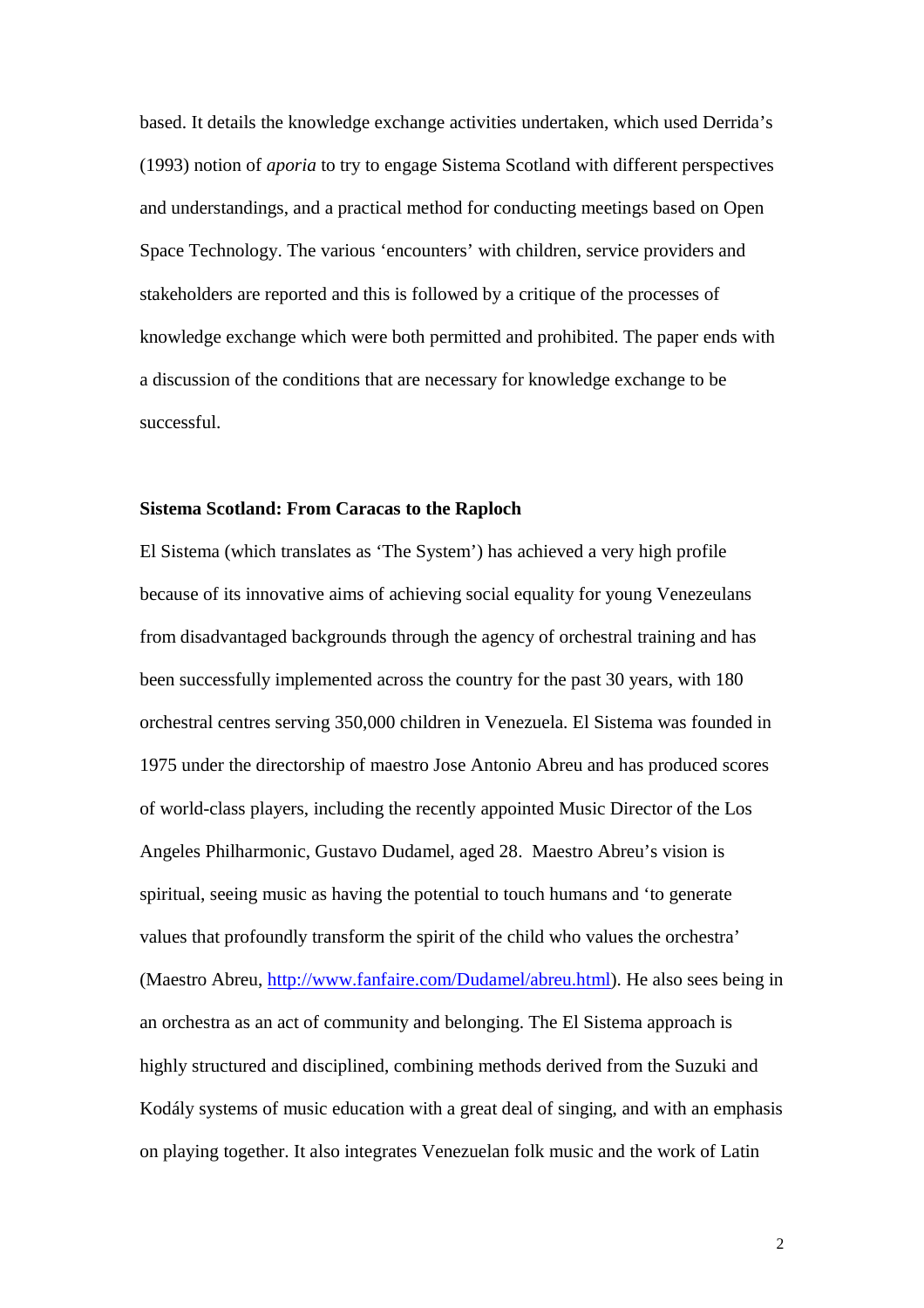American composers, exposing children to masterpieces early on and allowing them to grow and progress within these (Booth 2009; Chang 2007).

This combination of high musical excellence, entirely driven by an ethos of social equality and participation in a context that includes significant deprivation, has generated considerable excitement and Lieberman (2009) suggests it is starting to inspire a global movement of using orchestral music to break the cycle of poverty; the conductor Sir Simon Rattle has proclaimed, 'there is no more important work that is being done in music now than is being done in Venezuela.'

[\(www.fanfaire.com/Dudamel/advocates.html\)](http://www.fanfaire.com/Dudamel/advocates.html). The Simon Bolivar orchestra (a product of El Sistema) attracted a great deal of press attention and interest from across the education and social inclusion communities in the UK in the summer of 2007, at the London Proms and the Edinburgh Festival and during their 2009 visit to London, for the very high musical quality, energy and vitality of its performances.

El Sistema excited the imagination of the Chair of the Joint Board of the Scottish Arts Council and Scottish Screen, Richard Holloway, who dreamed of bringing the project to one of Scotland's most deprived areas, the Raploch Estate in Stirling. He saw the Raploch Estate as an ideal place to start because of its location in the centre of Scotland and its position at the top of the regional deprivation index, with high unemployment rates, poor health, poor quality housing, low educational achievement and a lack of opportunity (www.raploch.com/RaplochToday.aspx). Holloway envisaged the potential for the method to produce high class players and also to transform the community and mobilised support from some key organisations, including the BBC Scotland, the BBC Scottish Symphony Orchestra, Drake Music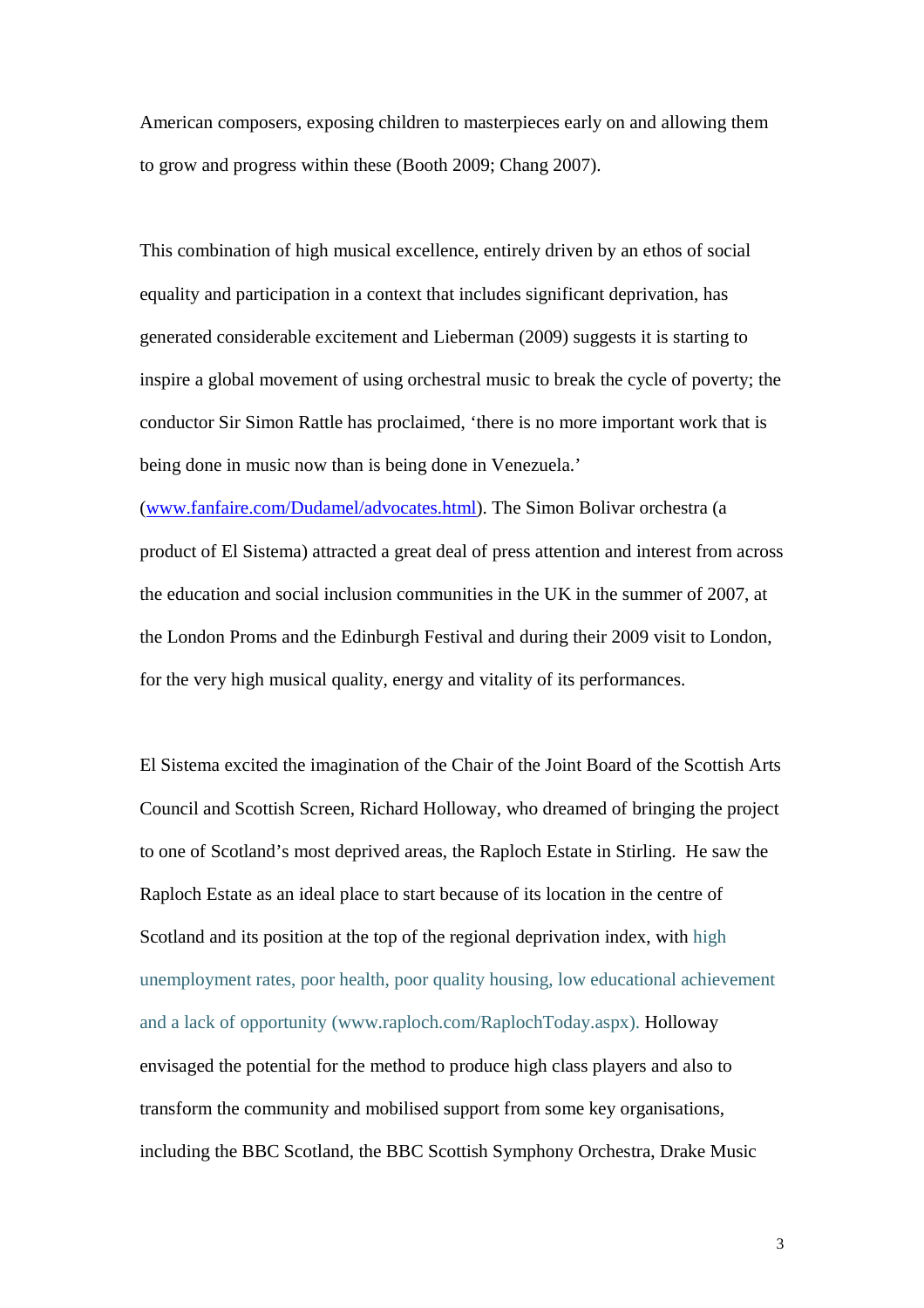(an organisation which facilitates the participation of disabled people in music) and Stirling Council, the local authority, and established the first European 'outreach' location of El Sistema. A company, given the name Sistema Scotland, was set up under the directorship of Dr Holloway, with the appointment of Nicola Killean as Project Director, and was formally launched in 2008 amid considerable publicity. The orchestral programme delivered by Sistema Scotland was given the name *Big Noise*. Sistema Scotland has a formal partnership agreement with The State Foundation for the National System of Youth and Children's Orchestras of Venezuela (FESNOJIV), led by Maestro Abreu. Seven classically trained musicians (all strings players) were appointed to work with the children. They began in 2008 with a summer school in Castleview, a new 'Community Campus' established through a substantial urban regeneration scheme and which located two primary schools (one catholic and one non-denominational) and a special school on the same site, together with community, further education and leisure services. Since the start of the 2008/2009 school year, children aged five have received three hours of lessons per week during school time. An intensive after-school programme is offered throughout the year for children aged six to eight.

#### **Knowing me, knowing you: the knowledge in knowledge exchange**

Our aim was to explore the interactions between us as researchers, the project itself and policy and to improve the flow of knowledge exchange between each of these elements. We also wanted to investigate how we worked together as a multidisciplinary team. Researchers from the three partner institutions in this project all had experience of working on public policy in their specialist fields of education,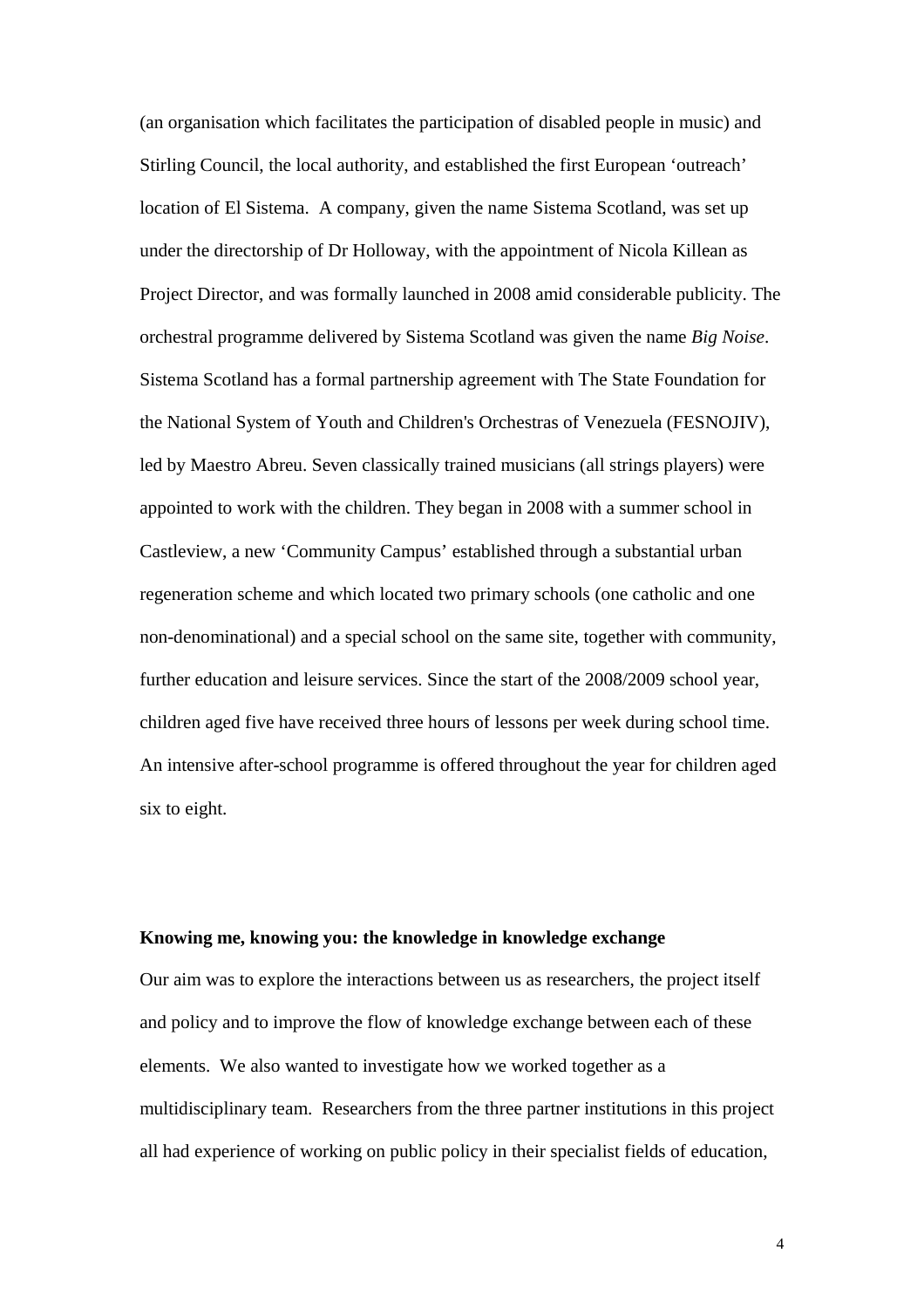social inclusion, the arts and culture as a means of social regeneration, and music education policy. The research team had distinct but complementary research interests, summarised as focussing on the social, particularly social inclusion and the arts (Institution), the personal and psychological (Institution) with particular research expertise in community music and music psychology, and the musical, policy consultancy and grass roots knowledge from (Institution). The research group named itself the Sistema Scotland Knowledge Exchange Team (SSKET).

Multidisciplinary research has been much encouraged by Research Councils and viewed positively as contributing to knowledge by adopting 'a single set of imperatives and approaches by fusing established research disciplines together' (http://www.esrcsocietytoday.ac.uk/esrcinfocentre/opportunities/CCFA/) . One of our aims was to maximise effective multidisciplinary working and to engage in knowledge exchange activity, not just with external partners but among ourselves too. We recognised that, as a team, we brought different theoretical perspectives, experiences, backgrounds and methods, as well as prejudices, biases and tolerances. This array of knowledge brought to the project by the researchers and the Sistema Scotland project officers was shared and transformed by the exchange process. However, 'knowledge' in usage is not pure and abstract: it is couched in the professional perspectives of the participants, and so the process of exchange may be better understood in the context of innumerable implicit professional beliefs and motivations. These surfaced in the regular team meetings and often prompted fascinating and creative exchanges. We took the decision to be more explicit about this, and to acknowledge and articulate our fields of knowledge through the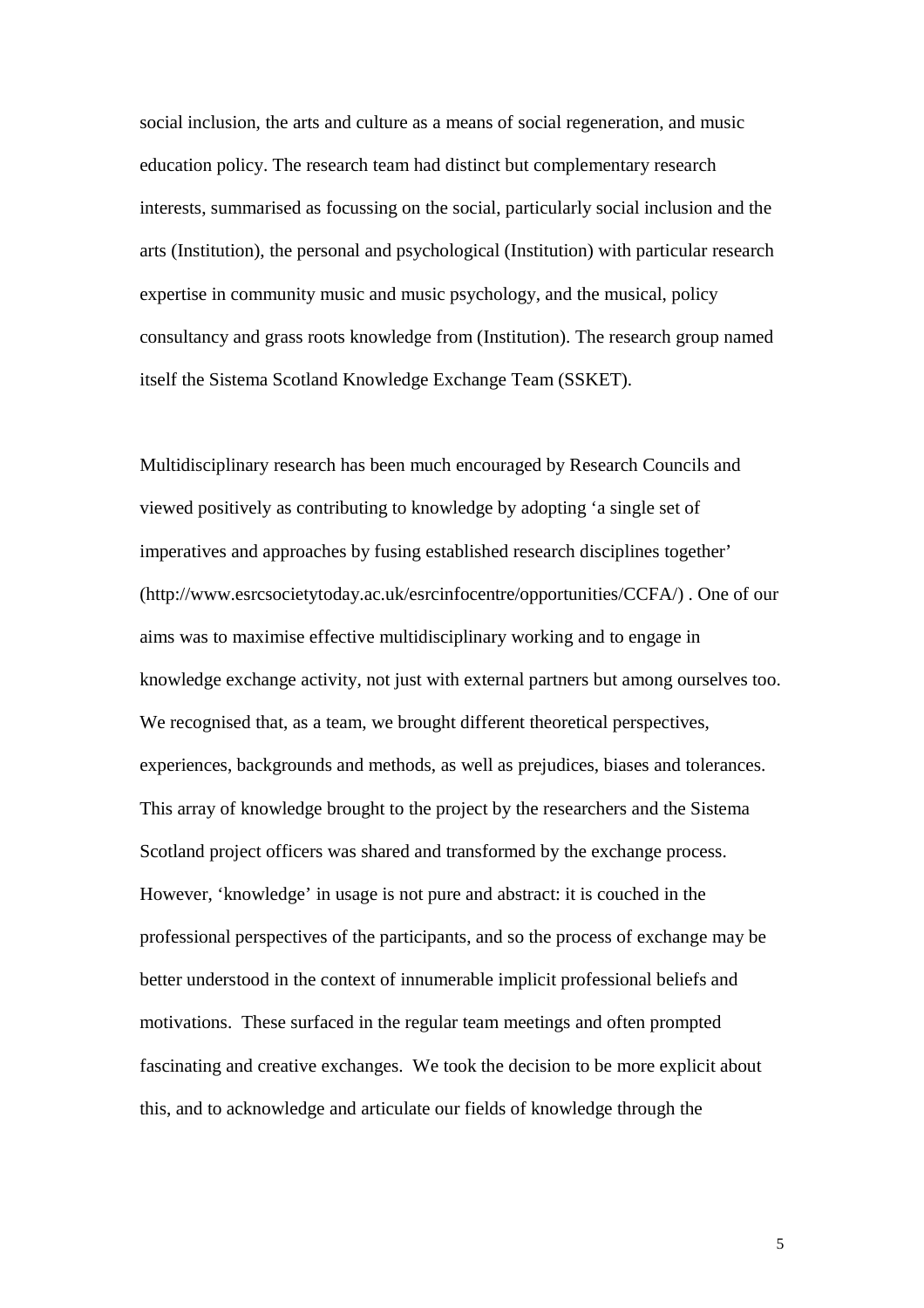production of a series of statements, which we undertook in different ways. These are summarised below.

(Author's) expertise includes the study of music as human communicative practice, through the combination of two strands of work – engagement with community music practice and education in Scotland, and research into embodied music cognition (Author 2007; 2009). In relation to this project, Author's position was informed by the work of music educationalists and academics which has demonstrated the social value of group music-making, as well as the developmental benefits that may arise with practical music education (McPherson 2006; Pitts 2005; Schellenberg 2005).

Many of Research Officer (Author's) interests in community music and community development overlap with (Author's) but with (Author) approaching these from a background as a professional musician and teacher. Her knowledge includes learning by ear, understanding idiom, making wider connections to cultural context, traditional music in a community setting, event organizing, how both adults and children learn, and Freire's thinking on education and adult learning. (Author) interests also involve health promotion and the connections between music and health.

(Author) extended her statement beyond areas of knowledge into personal interests and commitments. These include teacher education, philosophy, sociology, and a commitment to social justice, inclusion and children's rights. Her knowledge encompasses education as a field of study, inclusion (policy, legislation and practice), socially engaged arts practices, children's rights, theoretical perspectives, particularly the philosophers of difference (Derrida, Foucault and Deleuze and Guattari; Author,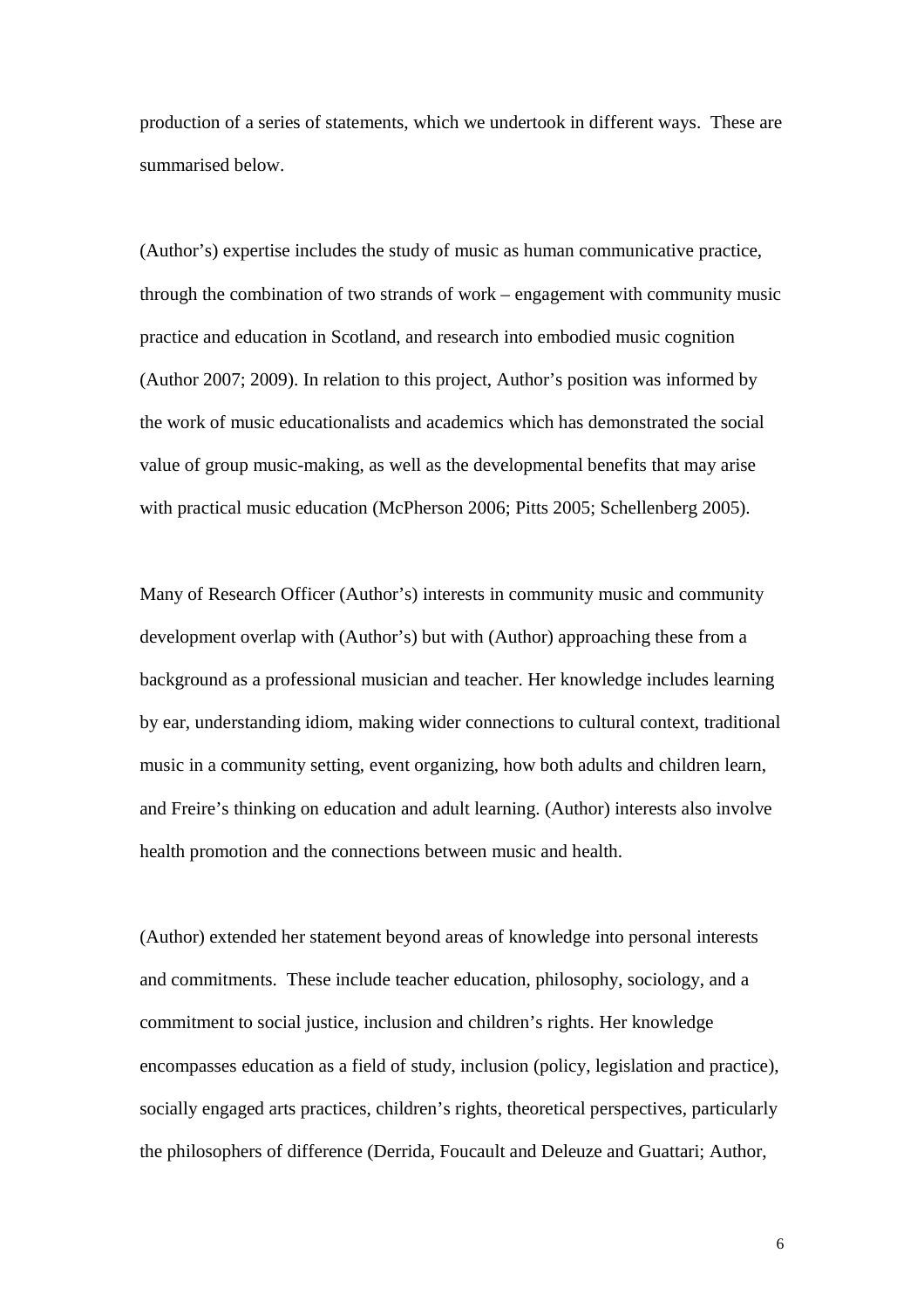2008), theories of social capital (of Bourdieu, Putnam and Coleman; Author et al 2009) and their applications in education, research methodology and methods, particularly participatory methodologies, qualitative research methods and research ethics.

(Author) stated that she "knew about" music and performing arts education policy and strategy in Scotland, the landscape of provision in UK, instrumental tuition and workforce issues, conservatoire/elite provision and learning, institutional roles, the fit between them and the politics of all the above. Among the topics she could 'wing it on' were music and performing arts education in schools, methods of learning and teaching in music, Scottish traditional music and social inclusion in the arts (Author 2009). She confessed to being 'out of it' on the theoretical literature on any of the above.

This simple exercise proved very fruitful. We were able to identify and acknowledge common interests and knowledge domains (e.g. Author and Author) both being involved with the search for effective methods of evaluating community music projects and bringing both practical experience and theoretical research to bear on this; and in various "insider" musicians' perspectives) as well as "solos" (e.g. Author's particular interest in putting the philosophers to work on educational problems such as inclusion and Author's more arts-policy, "applied" perspective).

These particular professional and research interests naturally informed the starting point of exchanges with Sistema Scotland. The longevity of El Sistema, its inclusive approach, and the sheer vitality of its musical output make for a fascinating topic, and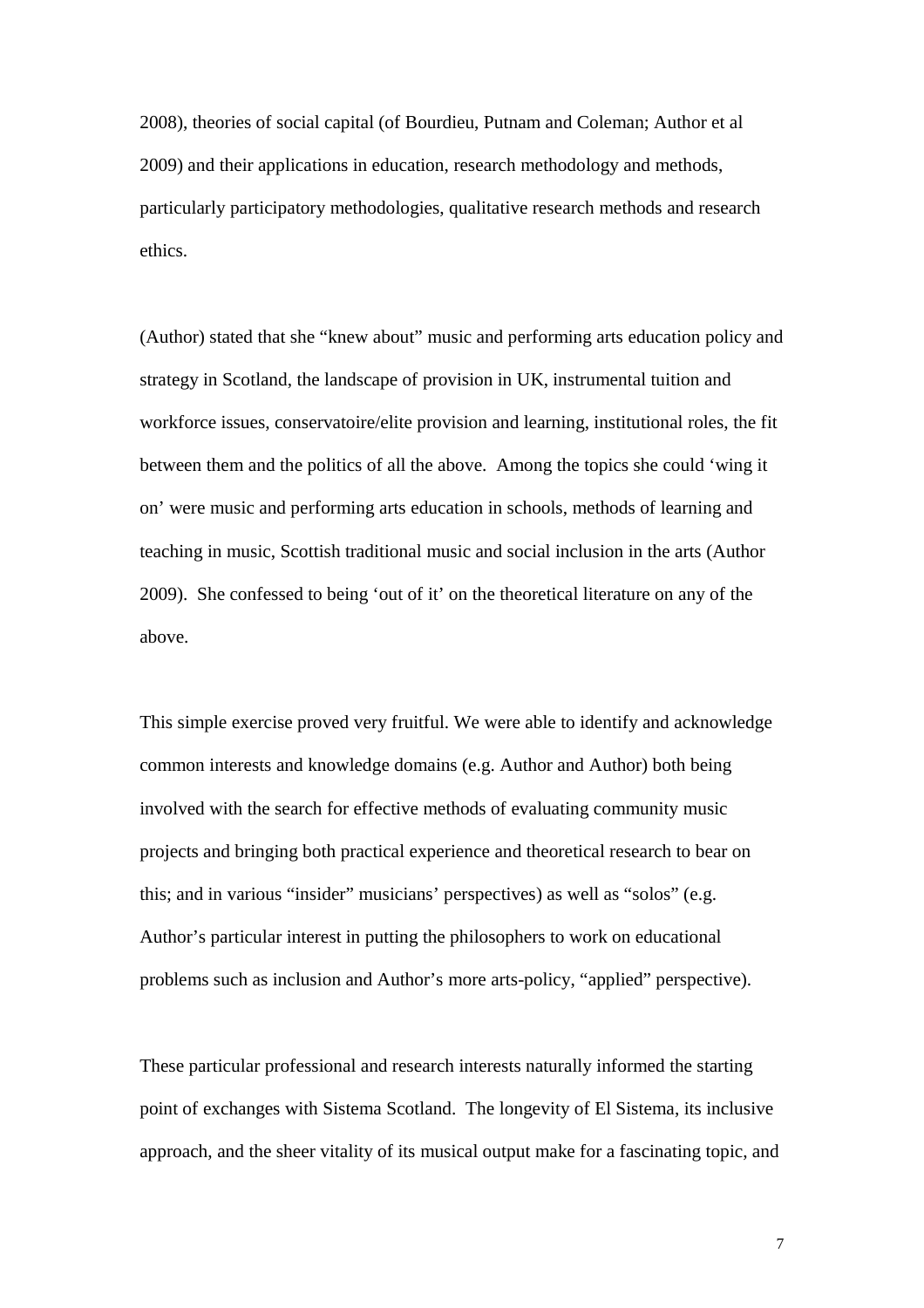so the opportunity to observe the effects of a similar music programme with such vivid and far-reaching aims as Big Noise was irresistible; like many other professionals working within the Scottish music and education worlds, we were drawn to the project.

An important element which cemented our good team working was our honesty: one author admitted to being tantalized by the idea of musical apprenticeship but not being ready to take it forward; another admitted to 'winging it' on anything theoretical. Our acknowledgment of our identities as researchers or musicians (and often both), our shortcomings as well as areas of strength has produced many moments of what we consider to be authentic knowledge exchange and is testament to the confidence and productiveness of our work together.

#### **Doing knowledge exchange - uncertainly**

The philosopher Derrida (1993) has suggested that one is often faced with competing obligations and these may present people with considerable uncertainty and even an incapacity to act. His own personal example, as an Algerian living in France, concerned ethnicity and identity and was the obligation of, on the one hand, how a nation might respond to differences and minorities and, on the other hand, the 'universality of formal law, the desire for translation, agreement and univocity, the law of the majority' (Derrida 1992, 78). Derrida named these moments of 'not knowing where to go' (1993, 12) *aporias* and suggested that far from being troublesome, these could be highly productive moments where justice is possible because of the very uncertainty that is generated. Derrida argued that the moment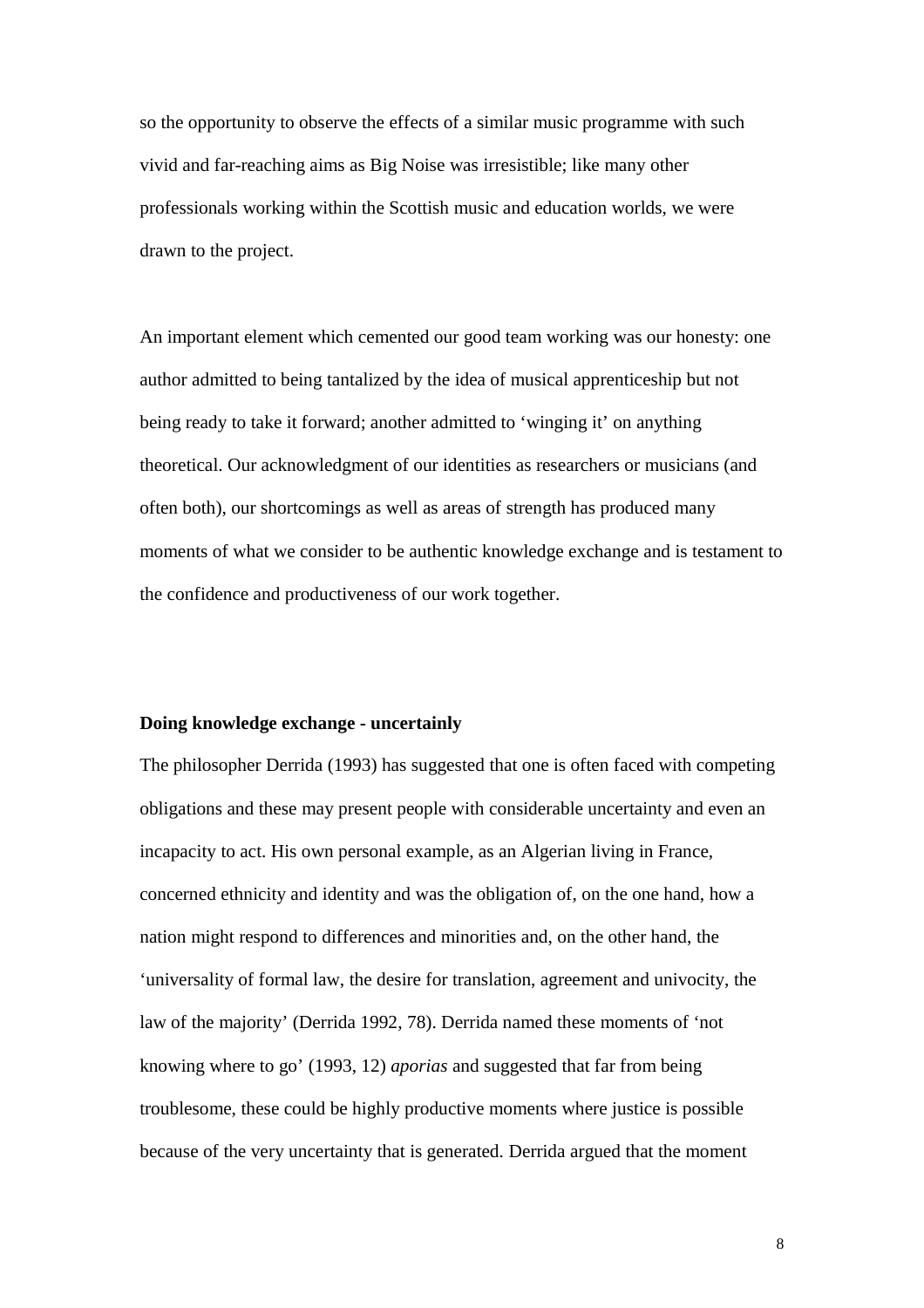where decisions are made is when closure is created and injustice is produced because one of the two possibilities is excluded:

When the path is clear and given, when a certain knowledge opens up the way in advance, the decision is already made, it might as well be said that there is none to make; irresponsibly, and in good conscience, one simply applies or implements a program . . . It makes of action the applied consequence, the simple application of a knowledge or know how. It makes of ethics and politics a technology. No longer of the order of practical reason or decision, it begins to be irresponsible (Derrida 1992, 41-45, original emphasis).

The aporia, in contrast, allows the two possibilities to be held open, without privileging one over the other and is thus more responsible. The aporia, because it involves an explicit engagement with the other and an engagement with undecidability, has been recognised as having potential value in educational policy and practice as well as in wider civic engagement (Author 2008; Critchley 1999; Egéa-Kuene 2001).

The knowledge exchange team has sought to place aporias at the heart of the process of knowledge exchange and to present these to the Sistema Scotland project officers, not as sets of alternatives but as at least two equally important obligations and to question them on potential areas of privileging. This differs from recommended 'good practice' in knowledge exchange which removes the reciprocity from the exchange process, emphasising instead a more singular form of transfer, and encourages a reduction of complexity and simplifying of the message to be passed on. Abernathy et al (2001), for example, advocate the adherence of the knowledge exchange message to the 'Five Cs' – clear, concise, consistent, compelling and continuous' in order to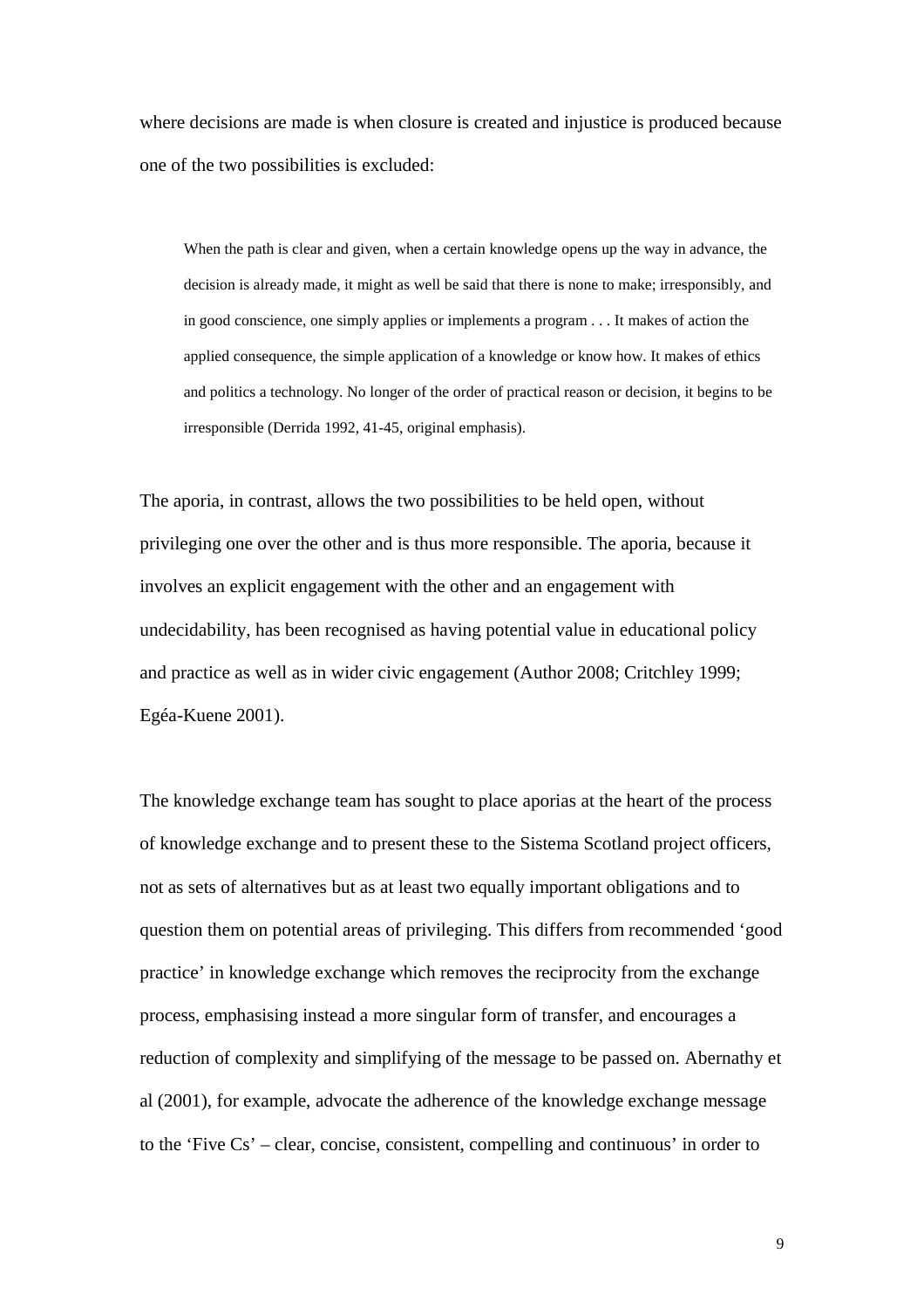make an impact. Meanwhile the Higher Education Funding Council and Department of Trade and Industry invite successful academics to submit 'recipes' for knowledge exchange [\(www.kegoodpractice.org/about/about/php\)](http://www.kegoodpractice.org/about/about/php), while in Scotland, Step Change 2009 promises a 'distinctively Scottish approach' to knowledge exchange (http://www.napier.ac.uk/randkt/kestepchangeDevelopment/Pages/home.aspx). There is little evidence of whether such reductionist approaches, which have their roots in commercialisation and technology transfer activities of the late 80s and 90s (Ozga & Jones 2006; Lingard & Ozga 2007) and which form part of a complex 'governance turn' (Ball 2009, 537; Ozga 2009), have any success – but it is difficult to see what can be gained from removing complexity from the knowledge exchange process, especially where it involves organizations concerned with public service.

The concentration on knowledge exchange in this project has itself been an aporia: the Sistema Scotland project officers impressed upon the researchers the need for clarity about the vision, and a certain urgency about getting started and obtaining evidence of impact. Whilst sympathetic to these needs, we have had concerns about how such a move towards clarity, and an imperative to 'act now' could, following Derrida (1992), produce injustice because it closes down possibilities. We have tried to alert them to these dangers and to the impossibility of producing evidence, certainly in the short term, of the achievement of some of their extremely ambitious objectives, particularly regarding their claim about the positive impact of Big Noise on the community, and the security of their future funding.

#### **Knowledge exchange 'encounters' through Learning Spaces**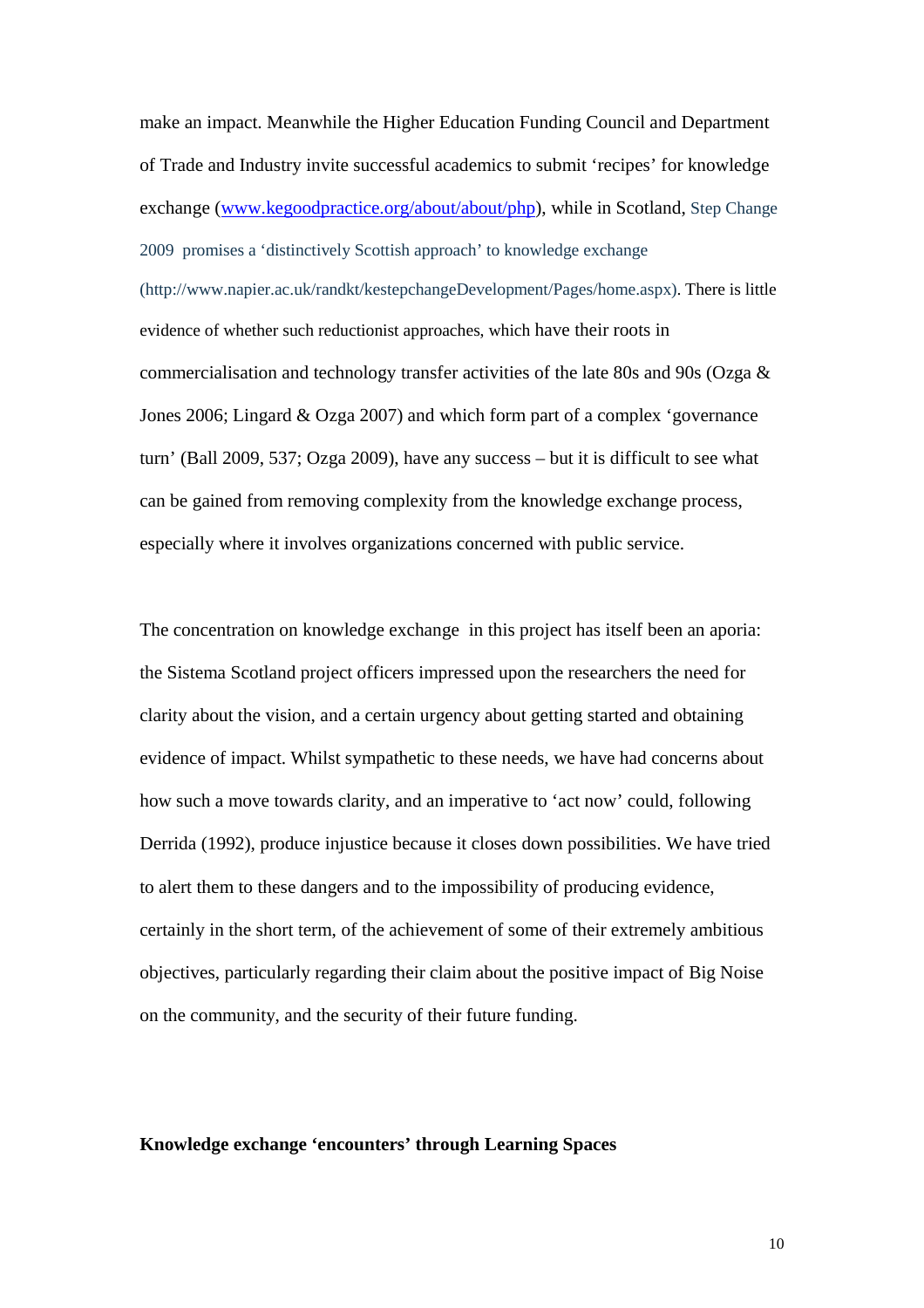A key part of the SSKET pilot project involved engaging with the public. We wanted to create a space for discussion about the meaning of music and music-making in children's lives, and the ways in which they might connect with Big Noise . In order to achieve this, a series of four Learning Space meetings were organised. The aims underpinning these meetings were to:

- Pilot creative methods of communication using Open Space Technology (www.openspaceworld.org)
- Bring together diverse groups and individuals connected to or with an interest in Big Noise
- Encourage flow of ideas, dialogue and connectivity across sectors and stakeholders.
- Identify themes and issues regarding the development of the project
- Work together in an open way and listen to everyone's ideas.

Meetings were structured as a series of *Learning Spaces*, based on Open Space Technology and adapted for our policy partners and ourselves. The Open Space approach, established by the businessman Harrison Owen, has been described as 'passion with responsibility' and as 'chaos and creativity' (www.openspaceworld.com); it is simultaneously loose, because the agenda is not set, and highly structured, using the responses of the participants to a single open question in order to determine activities and outcomes. While each meeting differed to suit the groups involved, participants in each of the Learning Spaces were asked to reflect on the common title - 'You, me, and Big Noise - Playing Our Part'. The ethos of the meetings was inclusive: participants identified issues and set their own agenda. This meant that topics for discussions were entirely relevant to those in the room, and not imposed from outside. Participants were viewed as the experts, bringing their knowledge and ideas to the gathering.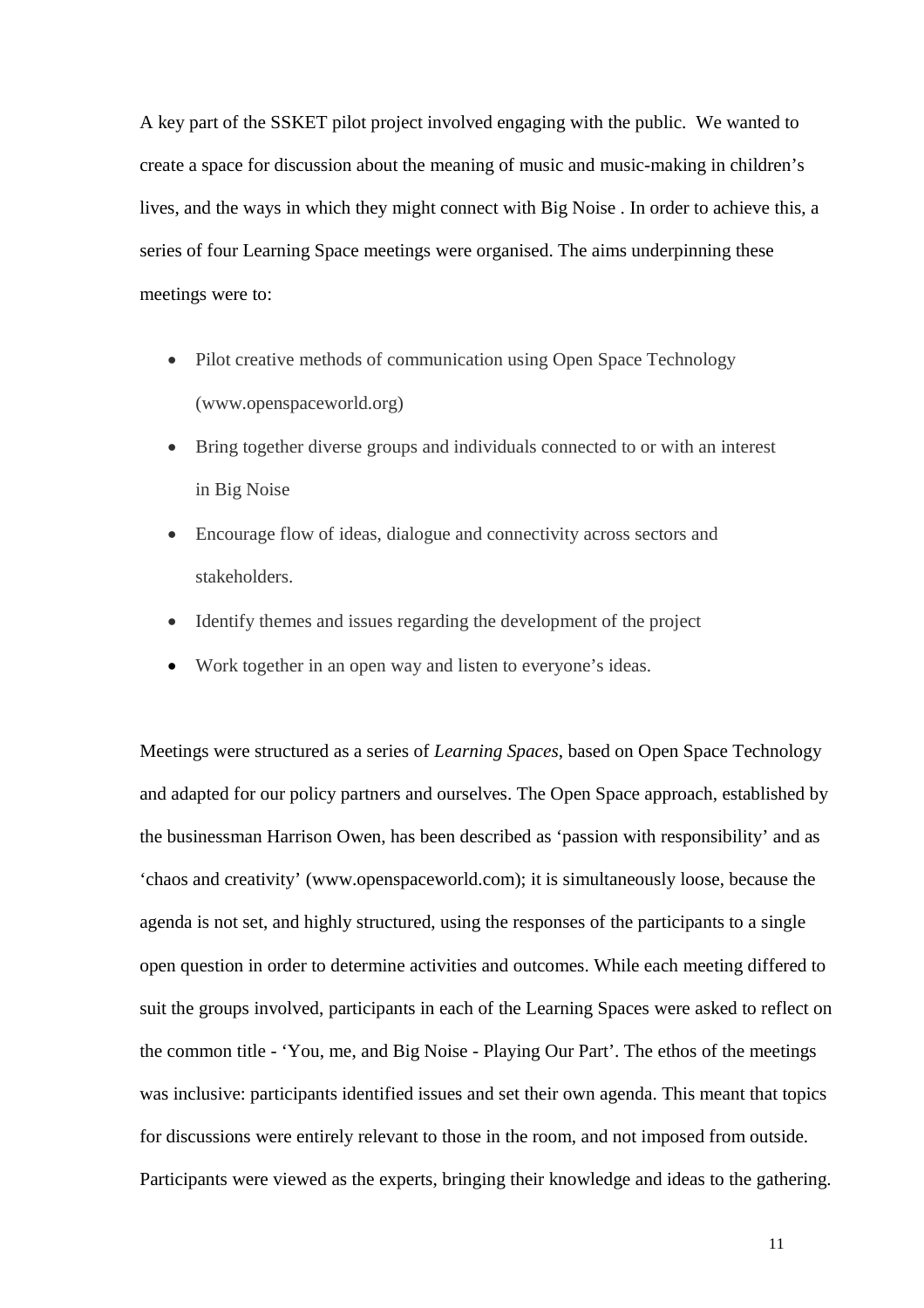Each of the four Learning Spaces included a hands-on creative element (poster making; a twenty minute violin lesson; a bagpipe lesson; and finally, a ceilidh). The aims of the Learning Spaces were to have fun and to create a learning experience by confronting participants with something new. They also had the more serious aims of dissolving some of the existing hierarchies and power imbalances by emphasising the importance, and necessity, of everyone having a say and this distinguishes them from the kind of 'expansive learning' offered by Engestrom (1987). Learning Spaces were an explicit attempt to operationalise aporias by providing, literally, an open space in which people were exposed to at least one other point of view. It was hoped that this would stimulate learning among both the participants in meetings and the Sistema Scotland project officers, when the perspectives were reported back to them.

After discussion with Sistema Scotland about who to involve in the Learning Spaces, it was decided to target the following groups:

- 1. School children –involved and not involved in Big Noise
- 2. Service Providers Stirling Council Community Services, Children's Services, and local voluntary organisations and groups.
- 3. Sistema Scotland stakeholders the board of directors, funders and advisors to the project.
- 4. The Raploch local community including parents, friends and families.

#### *Learning Space One – School children*

While the Open Space method is gaining popularity in workplace environments and in consultations with young people, it does not appear to have been tried with seven to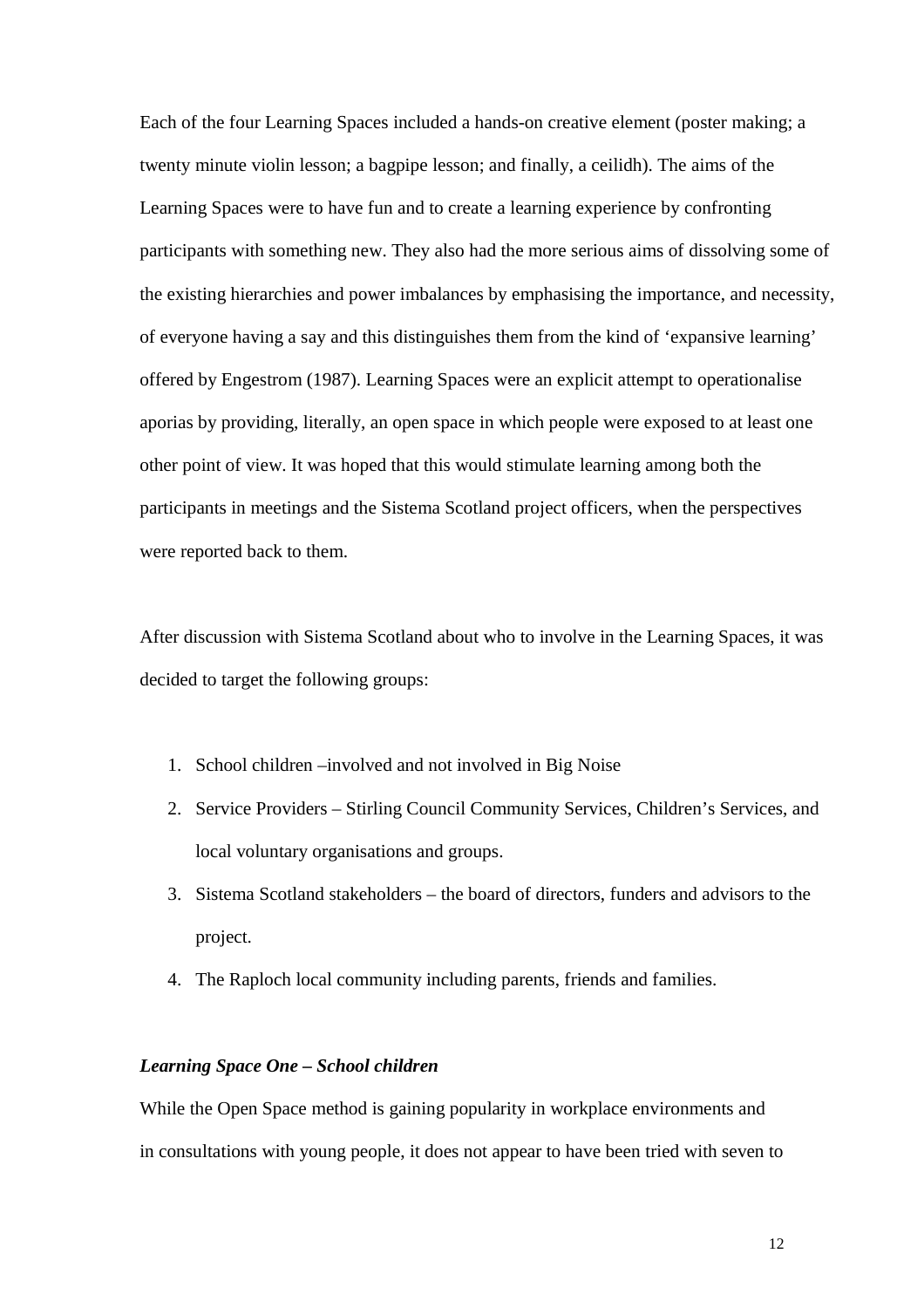eight year-olds. The first Learning Space was held during school time with 40 children from the two mainstream schools and three children from the special school on the Campus, SSKET recorded conversations and narratives of their thoughts, feelings, and ideas about their lives, Big Noise, the Raploch, and music-making.

Through use of photo elicitation and poster-making five discussion themes were generated by the children:

- Friends and family
- The Big Noise musicians
- A special day
- Music on the telly
- Instruments I like

The main findings from this day were that Big Noise is a significant part of the children's daily lives in the Raploch, whether they are directly involved or not. The Big Noise musicians (tutors) have become important role models in the school community, with male role models especially significant in the predominantly female environment of the primary school. Big Noise community events, such as a project launch, a Christmas party, end of term concerts, and a musical outreach play-bus, hold great significance for the children. These events, along with the very successful 'Take a Musician Home for Tea' initiative, were important opportunities for families to be involved and this was reported as meaningful to the children. An awareness of classical music and classical instruments is becoming a part of the children's lives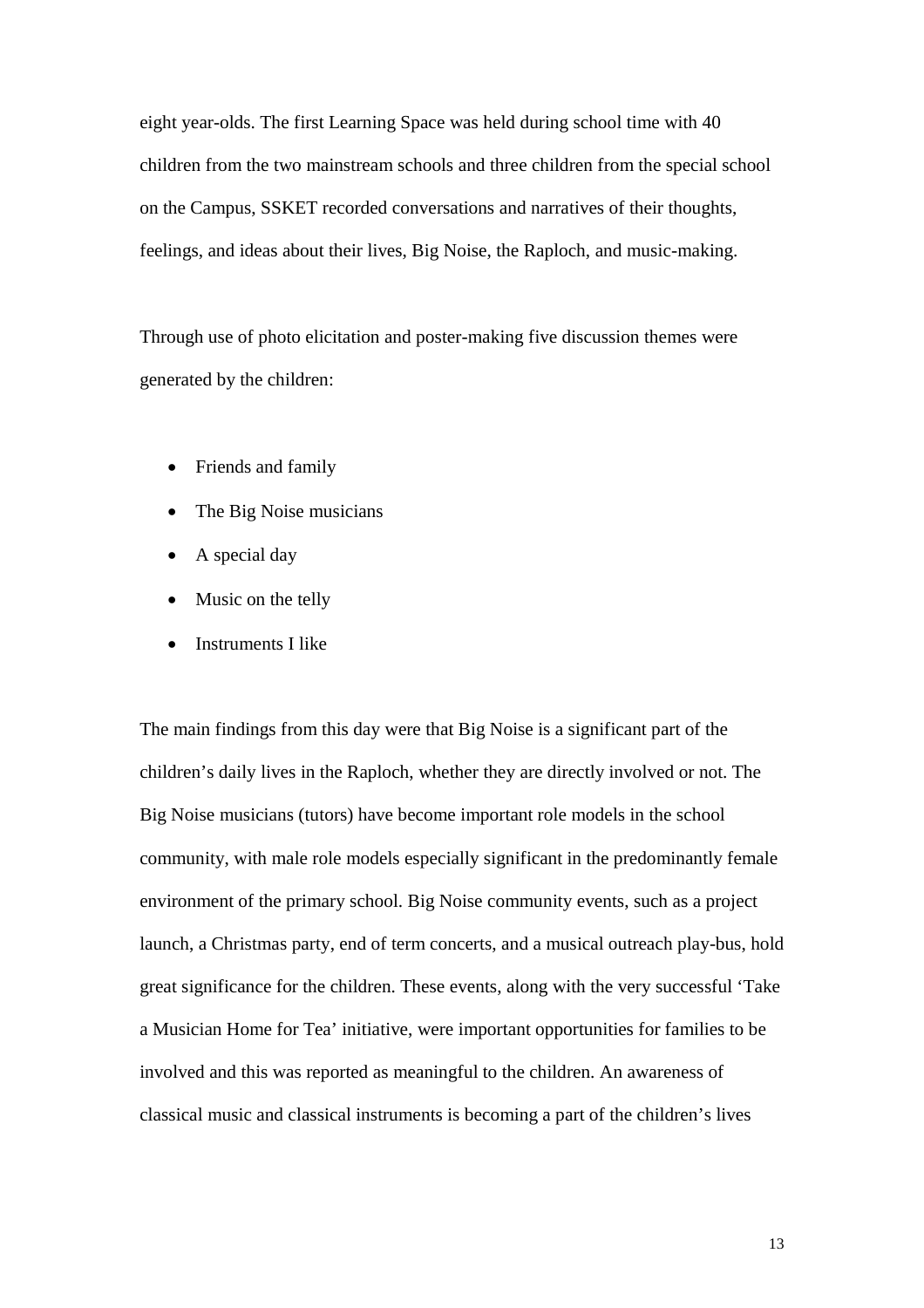alongside that of the dominant pop and TV culture – although the two worlds remain compartmentalised in the children's minds.

# *Learning Space Two - Service Providers – Stirling Council Community Services, Children's Services, and local voluntary organisations and groups*

Around 15 people attended this Learning Space. Although numbers were low, there was an even representation of the groups invited to attend. This meeting focussed on written and verbal communication, using traditional Open Space methods: post-its, flipcharts, and graffiti walls to share ideas and to generate issues for further discussion.

The key elements to emerge included an overwhelming support for Big Noise and recognition of its importance in the lives of the children involved. These were balanced with concerns about the sustainability of funding and the future development of Big Noise in the Raploch and elsewhere. A wide range of ideas was raised, including developing and extending structures for communication with, and involvement of, Raploch community and service providers; the choice of musical genre and its transferable benefits; and how children will be integrated into secondary school music activities.

It is interesting to note that these questions also dominated at subsequent Learning Spaces. Being only in its first year of existence and at an experimental stage in the Scottish context, there are many unknowns surrounding Sistema Scotland. The aim of dissolving hierarchies and encouraging wide-ranging discussion was partially achieved but would have worked better with greater numbers, and would have allowed critical voices to be heard but not exposed. However, as one participant reported: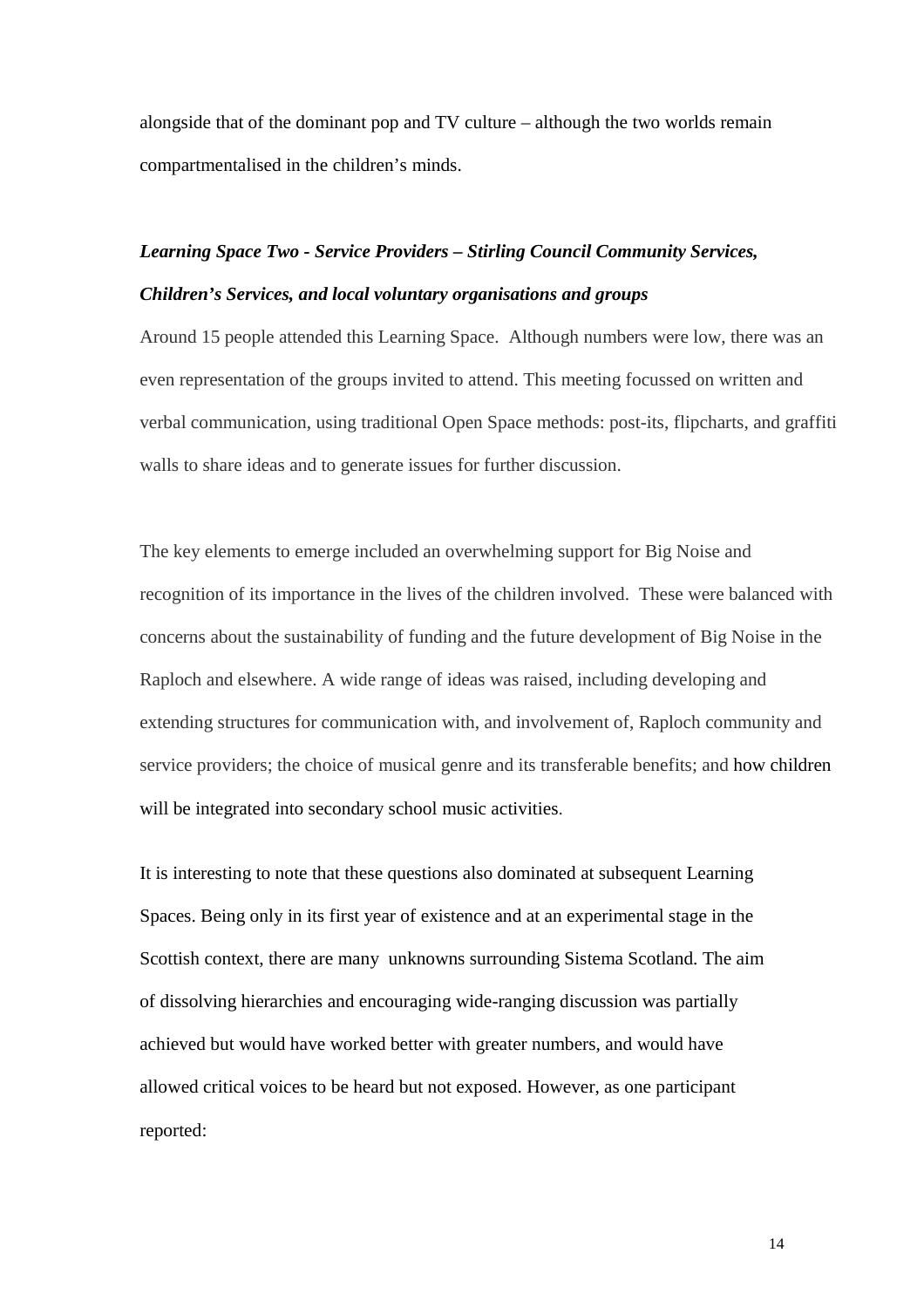Yesterday was an important event; the first that I've attended where there has been a wider ranging discussion about the system [Sistema] in the Stirling context.

## *Learning Space Three: Sistema Scotland stakeholders – The Board Members, funders and advisors to the project*

This Learning Space was the most challenging of the four, taking place following protracted discussions with Sistema Scotland around what constituted a 'stakeholder'. Sistema Scotland was keen to use the opportunity to bring together only its immediate stakeholders, in order that they could focus specifically on how to support the project. The researchers, not sharing this objective, preferred a wider definition of stakeholder which would include anyone who saw themselves as having a stake in the project, such as those in the wider music education field. This discussion highlighted the sometimes differing priorities of researchers and Sistema Scotland, the policy partners. Sistema Scotland's priority was to hone its support network and focus on its financial survival, while our remit, from the Scottish Funding Council, was to dig deeper and to explore the complexities and processes of knowledge exchange, with less of a focus on outcomes.

For the sake of diplomacy, and to build trust between us, SSKET agreed to work with the more limited version but with continued reservations about whether the meeting would work with little diversity and with limited numbers of participants. In the event, numbers were disappointing, with 16 attending and 19 sending their apologies. Interestingly, participants themselves commented on the limited scope of the meeting, and some were also critical of the Open Space method which, as we anticipated, was not effective in this instance. However, a range of issues was identified by all of the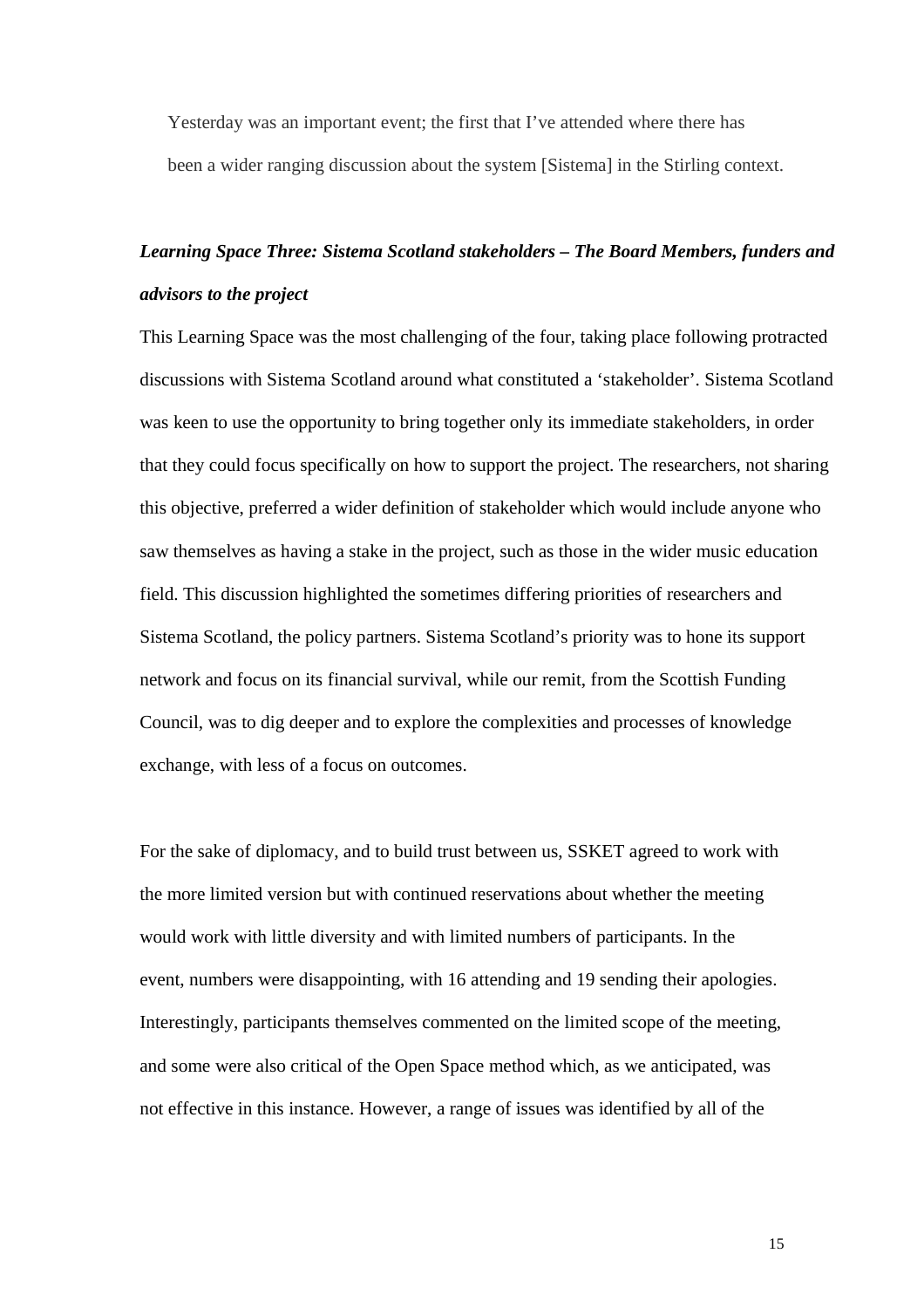participants, many of which resonated with questions raised in the previous Learning Space.

Themes common to the previous Learning Space included uncertainty over future funding of Sistema Scotland and how to justify it; what happens when Rapoloch children are of secondary school age; how to connect with school and youth orchestras; and issues around wider community involvement and the long term impact on the Raploch. An issue that uniquely featured in this Learning Space was frustration about the need for research and questions concerning how to measure the success of the project in the context of the strongly-held belief amongst stakeholders that Sistema simply 'works'. While this Learning Space produced useful information in piloting methods, the researchers felt their lack of autonomy in the process had negatively impacted on its success, resulting in a lack of diversity amongst participants, an unwillingness to engage with the Open Space method, and a less fruitful experience for those taking part.

*Learning Space Four: The Raploch local community - parents, friends and families*  In many ways this was the most eagerly anticipated of all the meetings, as it was completely open to the public. It also presented the greatest uncertainties in terms of attendance and engagement. With the help of Raploch Community Partnerships, 1250 households were invited to come and talk to us with the offer of free childcare, food, and a ceilidh to end the day. The aim was to make the event as accessible and welcoming as possible, with less emphasis on the written word and more on hearing people's stories.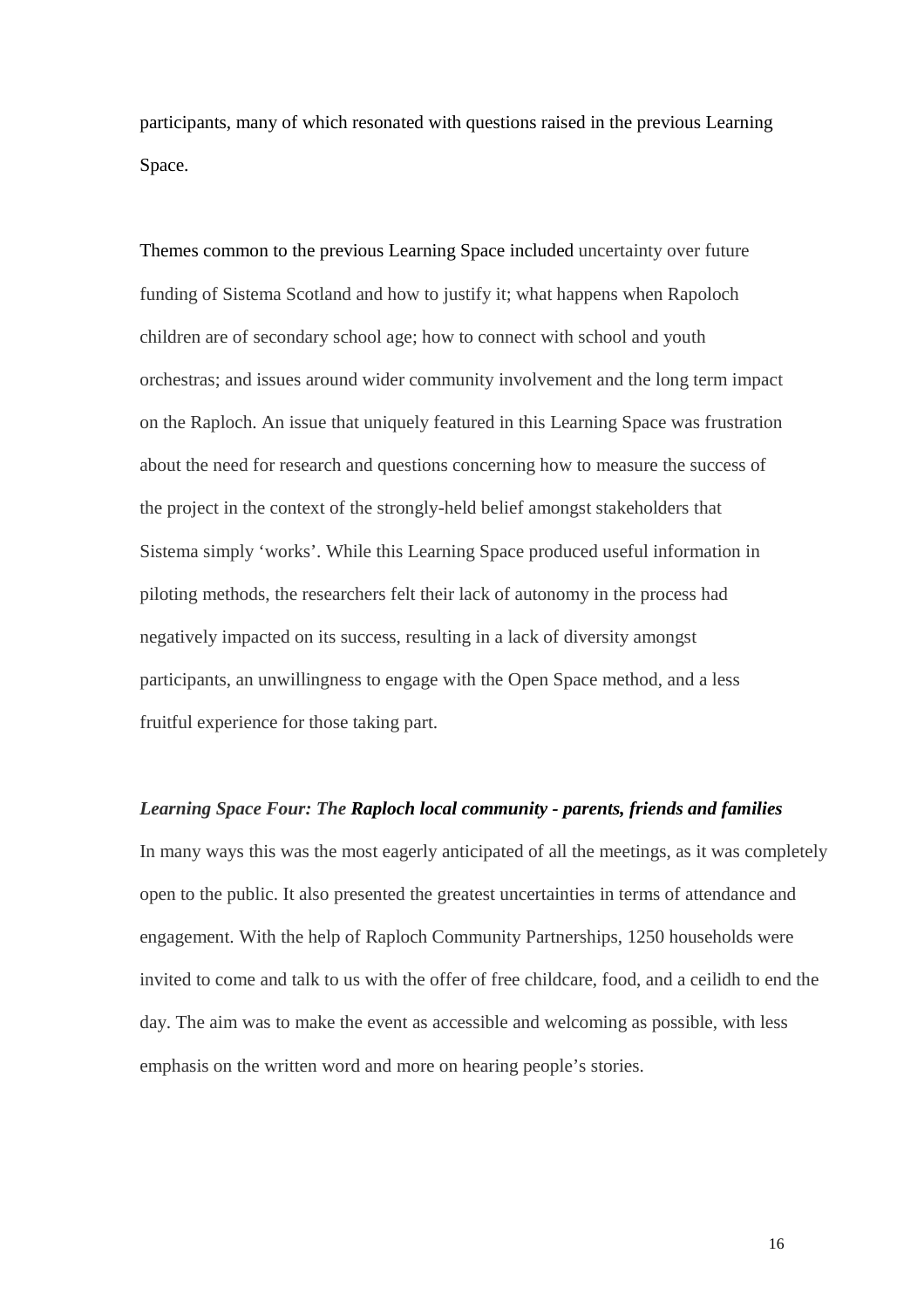Learning Space Four was therefore set up as a marketplace bazaar, filled with artefacts and images to stimulate discussion and ideas. Slide shows, a BBC film about the Raploch, photographs of Big Noise and other images around music, instruments, and cardboard replicas used as learning tools by Big Noise were on display. The SSKET team recorded what participants had to say, and themes were identified and discussed in small, informal groups.

While the number of participants was again low, but similar to numbers attending previous meetings, this meeting was felt to be one of the most successful: rich data were collected, and the innovative and creative format worked well. Familiar themes emerged through the discussions, including enormous support and respect for Big Noise; concerns about how the programme will develop and about distribution of resources; and debate around similarities and differences between Scotland and Venezuela. The unique aspects identified at this meeting concerned the positive opportunities for Big Noise children and the impact it has had on the wider family. Discussion also focussed on the changing community as the Raploch undergoes massive regeneration.

#### **Aporias and openings**

We noticed that in overcoming the huge hurdles associated with the launch of such an ambitious charity – primarily, funding and the support of governmental institutions – the individuals driving Sistema Scotland have adopted a professional perspective that prioritises a need for unquestioning faith in the intrinsic value and efficacy of the programme. This bold position provides a tremendous energy to the operation of Sistema Scotland, but – like any agenda-driven professional perspective – it is not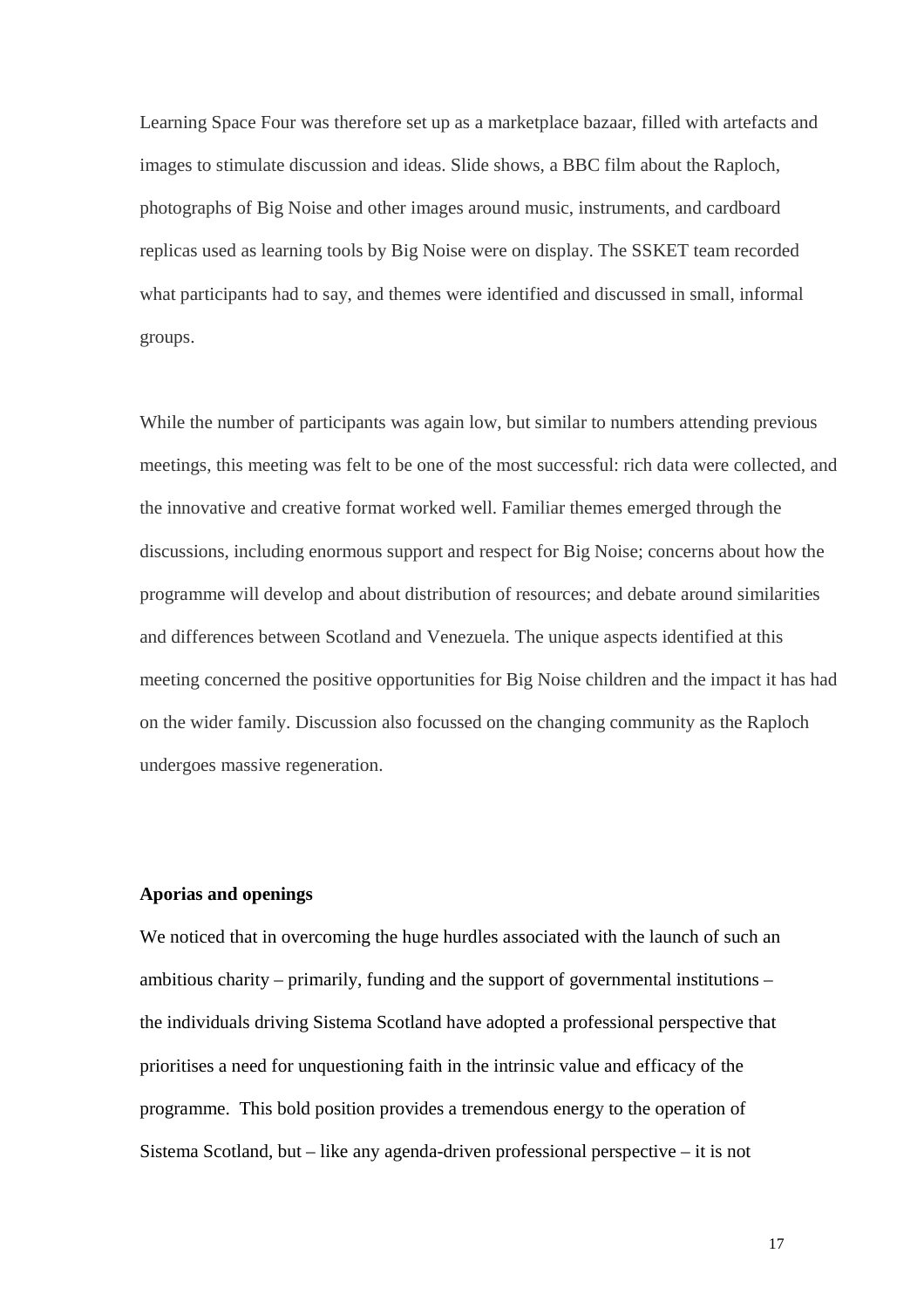without limitations. These could be seen to include a narrow and focused vision of the programme's place within an existing community and services infrastructure, for example, and a 'missionary' stance in relation to the Raploch community, reliant on statements of faith in the process from all involved.

These examples of the context in which Sistema Scotland's own knowledge is made manifest contrast with the professional perspectives of the researchers. Despite a mutual interest in the topic of accessible music education and a shared belief in the social benefits of community music projects, the researchers' own context of knowledge was characterised by a more circumspect approach to large-scale social intervention. These contrasting contexts of knowledge (reflective versus audacious planning; top-down versus bottom-up decision-making) lay beneath many of the aporias.

A significant number of competing obligations surfaced. We chose to read these, in Derrida's (1993) terms, not as oppositions, but as aporias, even though these produced some quite profound tensions between the researchers and the policy partners, Sistema Scotland. Most of these aporias concerned Sistema Scotland and their aspirations:

• Portraying the Raploch as 'in need' of high level social worker involvement, in order to secure funding; but recognising the damaging nature of such portrayal and the negative reaction from the community.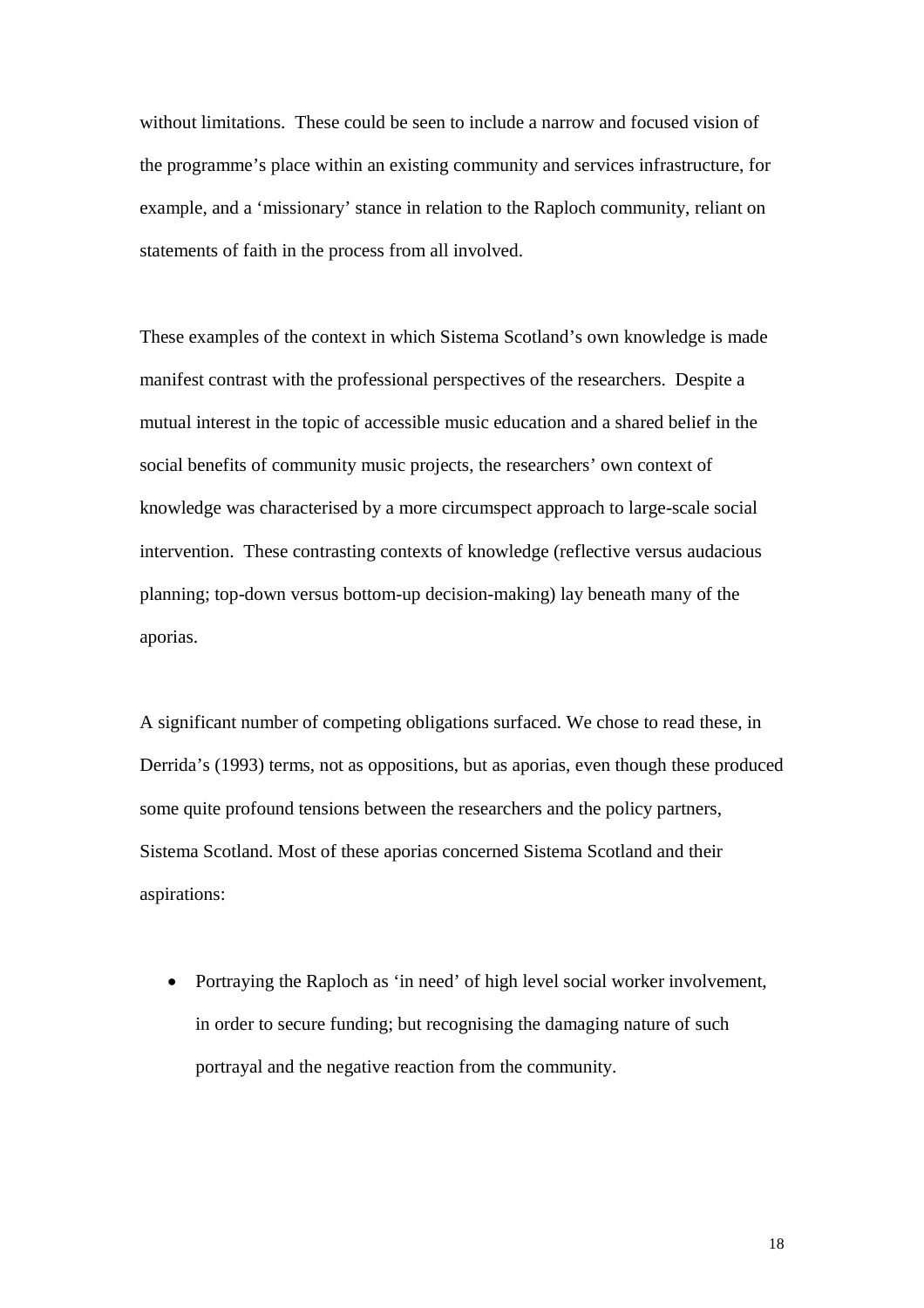- Wanting to 'make a Big Noise' in terms of PR and media; and simultaneously recognising the importance the low-key organic, solid development of the project that is required in order to build sustainability.
- Succeeding in generating a huge media and public interest; and then living with the consequences of that interest – in the stereotypes of disadvantage, and in the significant pressure to produce results.
- Wanting the community 'on board'; but also wanting to keep parents at arms length, with controlled access to information and publicity, until the programme is established.
- Concerned at once with both social change; and the aspiration to grow a strong, musically excellent orchestra.
- Insistence on the orchestral form being a superior method for creating social transformation; and also recognizing that this has been achieved in other musical settings.
- Proud claims of operating the purest form of the Venezuelan system; but also speaking of adapting and changing as the situation demands.
- Giving public assurances of the sustainability of Big Noise and the investment in the children's future; yet needing to secure significant funding for that future beyond 2011.
- Recognising that Big Noise is a long term programme of change; and also seeking short-term evidence of impact.

For the Raploch community, an aporia emerged in the fourth Learning Space: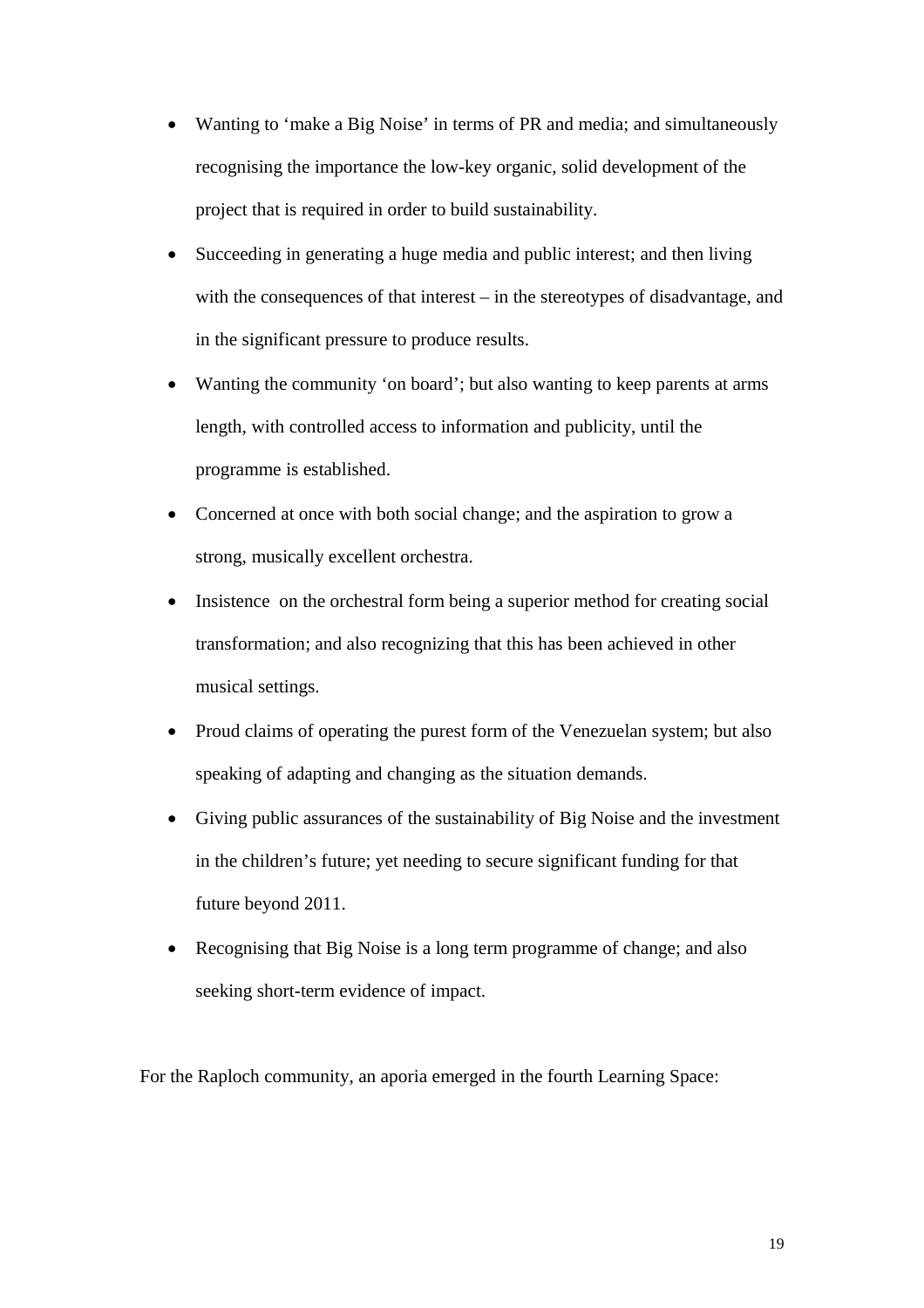• Being proud and strong community with its own identity and narrative of its history; at the same time, participants described their need to portray the Raploch as in need and deserving: 'We deserve regeneration'; 'We deserve free services/a project like Big Noise and a big new building'.

There were also some aporias in the relationship between Sistema Scotland and the Knowledge Exchange Team:

- Sistema Scotland's need for an impact study; and the Knowledge Exchange Team's need to report on process rather than outcome.
- Sistema Scotland's desire for the documentation of positive impact; alongside a discomfort with any feedback which is not positive.
- Sistema Scotland's desire for the expertise and skills of the researchers; but finding their ways of working (and possibly the researchers themselves) to be frustrating.

Through knowledge exchange meetings among SSKET and the Sistema Scotland project officers, alongside the Learning Spaces, SSKET and Sistema Scotland sought practical ways in which the exchange might bear fruit. We found that certain 'openings' came about through specific points of collaborative practical work. The decision to collect and articulate 'Frequently Asked Questions' arose with the aim of assisting Big Noise in their continuous and time-consuming interface with the public. This seemed to be a point in the project when we began to clarify aporias and the different contexts of knowledge: it focused everyone's mind on the variety of people involved in asking questions about Big Noise and the range of people who could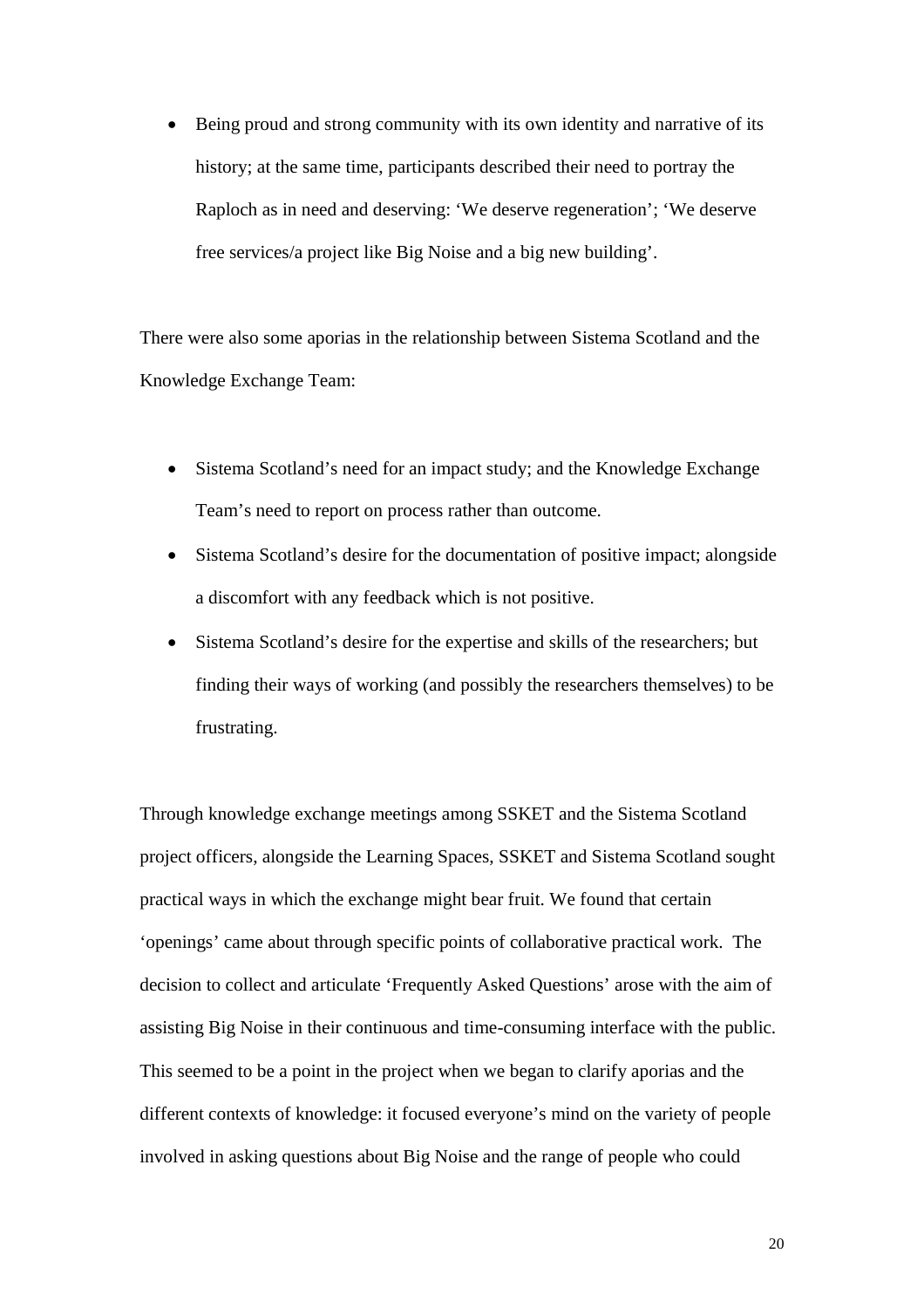provide answers. In sharing this work with the Sistema Scotland Director and Marketing Manager and making the process more collaborative, we created a focus for discussion that gave us some common ground and this helped address some of the aporias associated with the way that knowledge was being expressed through different professional contexts.

When the Sistema Scotland Director and Marketing Manager worked on responses to those 'Frequently Asked Questions'- which arose directly from the Learning Spaces and our knowledge exchange meetings - they described how valuable they had found the process of writing those responses: the process of reflection in that collaborative task forced some of the aporias to the surface and this was seen as a positive process and - crucially - a helpful one.

#### **The future of knowledge exchange**

The topic and participants in this particular knowledge exchange project were unusual but various outcomes could be relevant to other knowledge exchange contexts. The range of individuals and groups who may have an investment in any social-change project is obviously broad - the researchers, the project officers, the musicians, the children, other stakeholders, service providers and the wider Raploch community all played a part in the knowledge exchange processes around the establishment of Big Noise in the Raploch. Some groups and individuals have more power than others when it comes to decision-making. All groups are motivated by various factors that produce a great variety of contexts of knowledge about Big Noise. Given the variation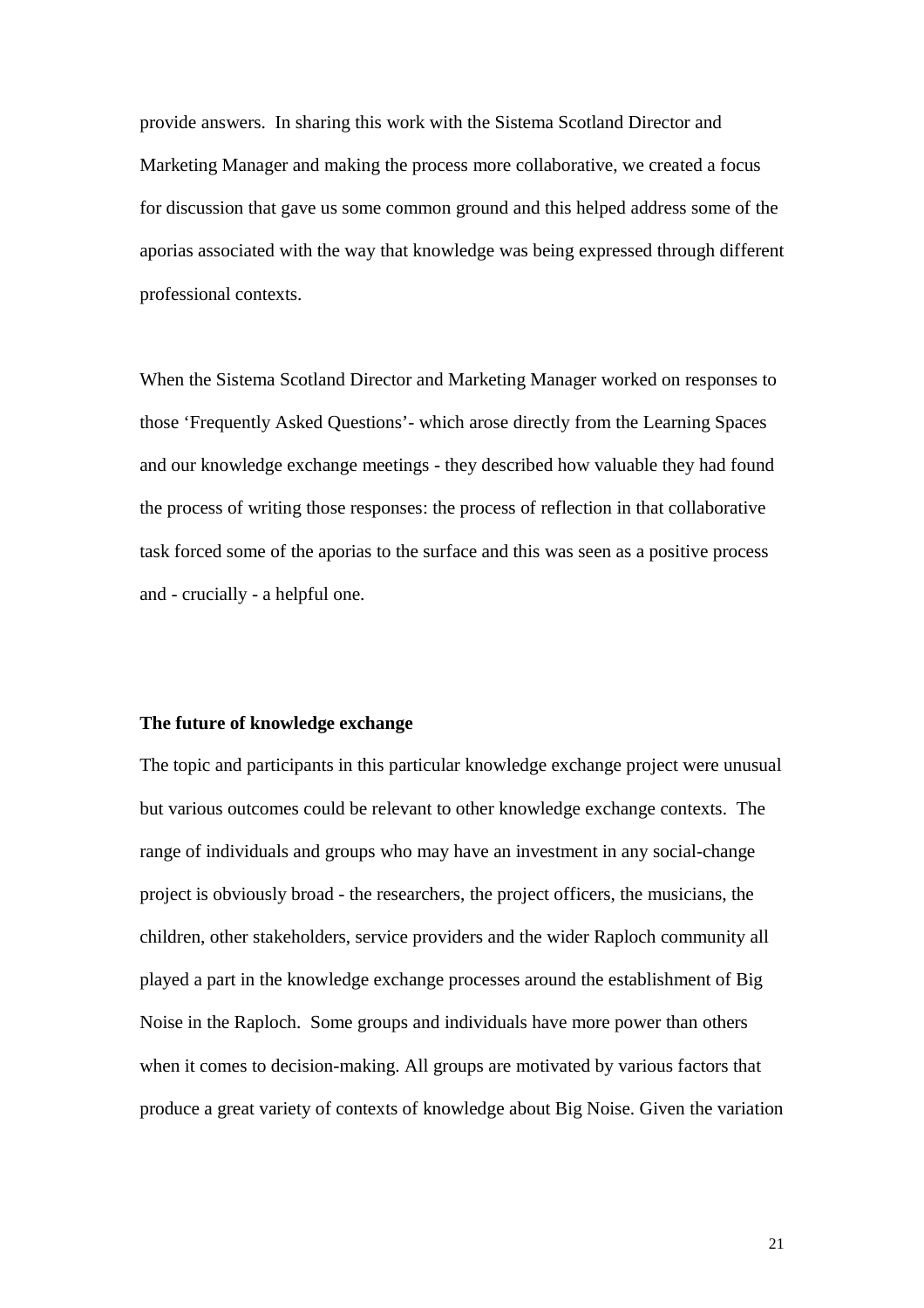in decision-making power, the contexts of knowledge for some groups have a greater impact than others.

Knowledge exchange opportunities may be more productive when the factors that give shape to these contexts of knowledge can be taken into account - but for some groups, these contexts of knowledge (and the encounter with the inherent aporias) are not well-formed. The meetings between the researchers and the project officers were most fruitful when a collaborative task provided a focus for critical reflection. This collaborative task - the discussion and development of Frequently Asked Questions regarding the Big Noise programme – was effective on two counts. Firstly, its content was derived from a very wide range of stakeholders, representing diverse contexts of knowledge. Secondly, the concrete act of collaborative working made a richer knowledge transaction possible. By providing a critical focus for communicative elaboration and exchange, aporias could be placed, productively, at the centre of the knowledge exchange process, allowing for the possibilities of opening up 'that-which cannot-be-thought' (Critchley 1999, 29).

#### **References**

- Abernathy, T., Coutts, J., Royce, D., Bartram, J., Kramer, D., Chapesike, K., Gold, I. & March, I. 2001. Knowledge transfer: Looking beyond health. Report on the conference held in Toronto, 26-28 October, 2000.
- Author, J. 2008. *Rethinking inclusive education: The philosophers of difference in practice.* Dordrecht: Springer.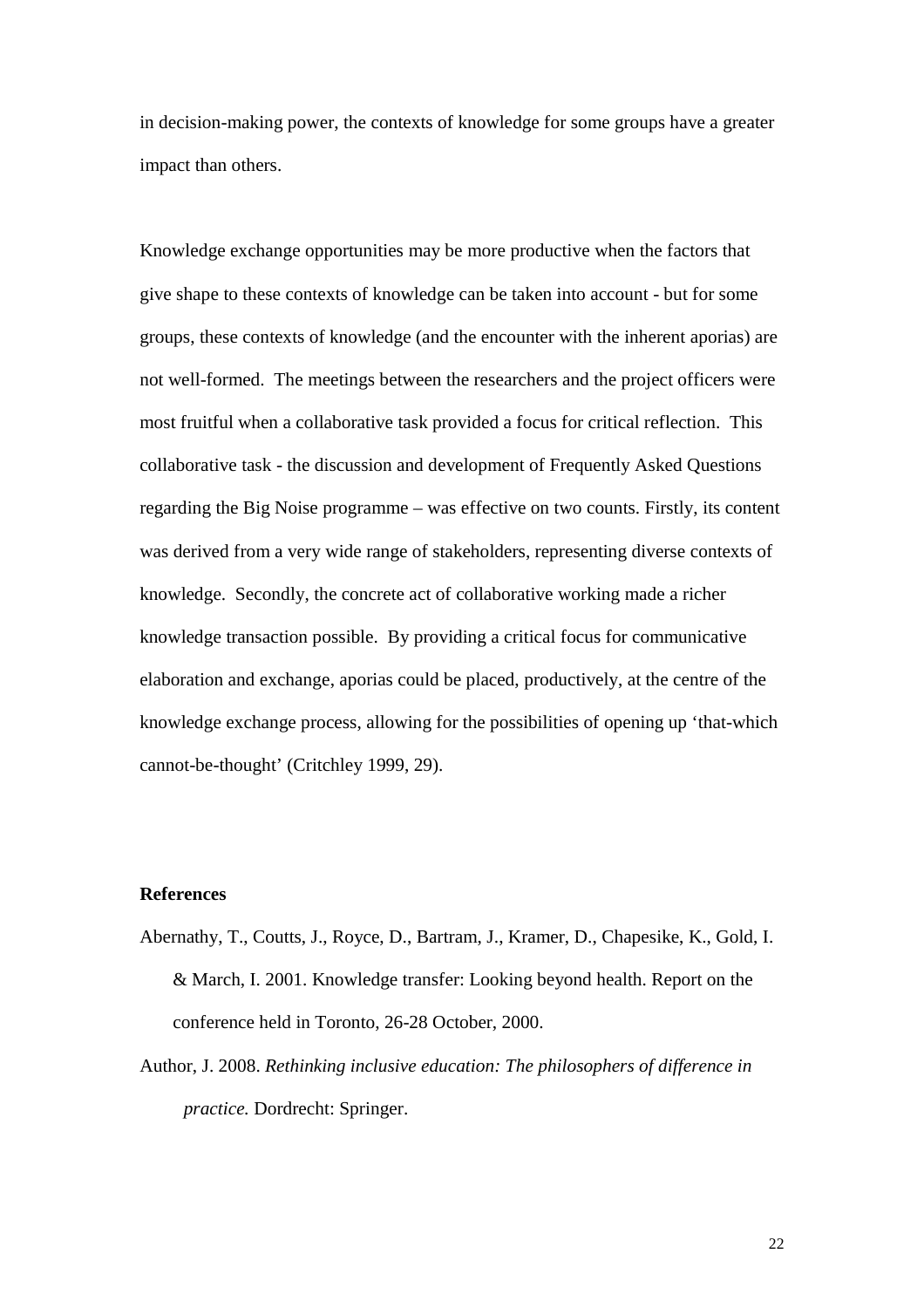- Author, J. 2009. (Eds) *Social capital, professionalism and diversity.* Rotterdam: Sense.
- Ball, S. 2009. The governance turn! Editorial. *Journal of Education Policy* 24, no. 5, 537-538.
- Booth, E. 2009. Thoughts on seeing El Sistema. *Teaching Artist Journal* 7, no. 2, 75- 84.
- Chang, J. 2007. Orchestrating an 'affluence of spirit': Addressing self-esteem in impoverished Venezuelan Children through music education. Unpublished BA Honours Thesis. Harvard College.
- Critchley, S. 1999. *The ethics of deconstruction*. Edinburgh: Edinburgh University Press.
- Derrida, J. 1992. *The other heading: Reflections on today's Europe*, Trans P. Brault & M. Naas. Bloomington and Idianapolis: Indiana University Press.

Derrida, J. 1993. *Aporias*. Stanford: Stanford University Press.

Author (2009) Mapping the use of ICT in creative music practice. In *Modern methods of musicology,* ed. T. Crawford & L. Gibson*.* Farnham: Ashgate.

Engeström, Y. (1987). Learning by expanding. Helsinki: Orienta-Konsultit Oy.

Egéa-Kuene, D. 2001. Derrida's ethics of affirmation: The challenge of educational rights and responsibility. In *Derrida & Education*, ed*.* G. Biesta & D. Egéa-Kuene. London: Routledge.

Author (2009) Finding out what we know. *Sounding Board,* Issue 4, 9-12.

Lieberman, T. 2009. Classical music as an agent for social change: Documenting an emerging movement. Unpublished report. University of North Carolina School of the Arts.